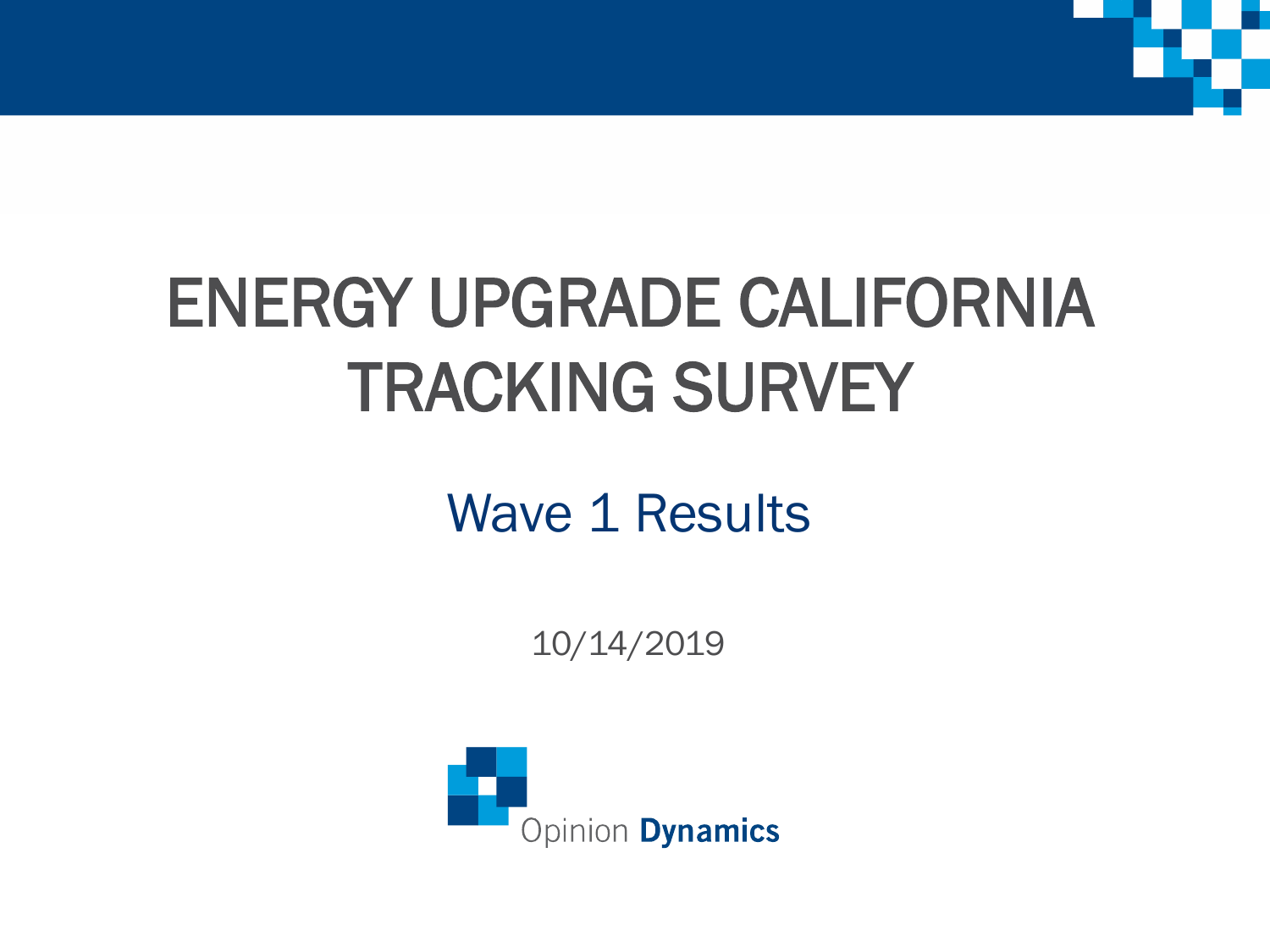# Overview of Findings

- Aided awareness of the Energy Upgrade California (EUC) brand is increasing over time (34%).
- Unaided awareness of EUC is low but holding steady (8%).
- Californians increasingly agree with mission of the EUC campaign.
- An increasing percentage of Californians believe EUC is relevant and needed and that they can trust the brand.
- Californians' attitudes in 2019 about existing opportunities to make their home more efficient are similar to 2017.
- Californians are more likely to recognize energy saving opportunities from home upgrades than changing their behaviors.
- More renters than owners see opportunities to upgrade their homes and are more likely to act on these opportunities.
- Respondents most frequently suggested they could make common behavioral changes, but also suggested making more advanced changes, such as shifting use to off-peak times.
- Respondents' beliefs align with EUC marketing strategies (e.g., importance of addressing climate change).

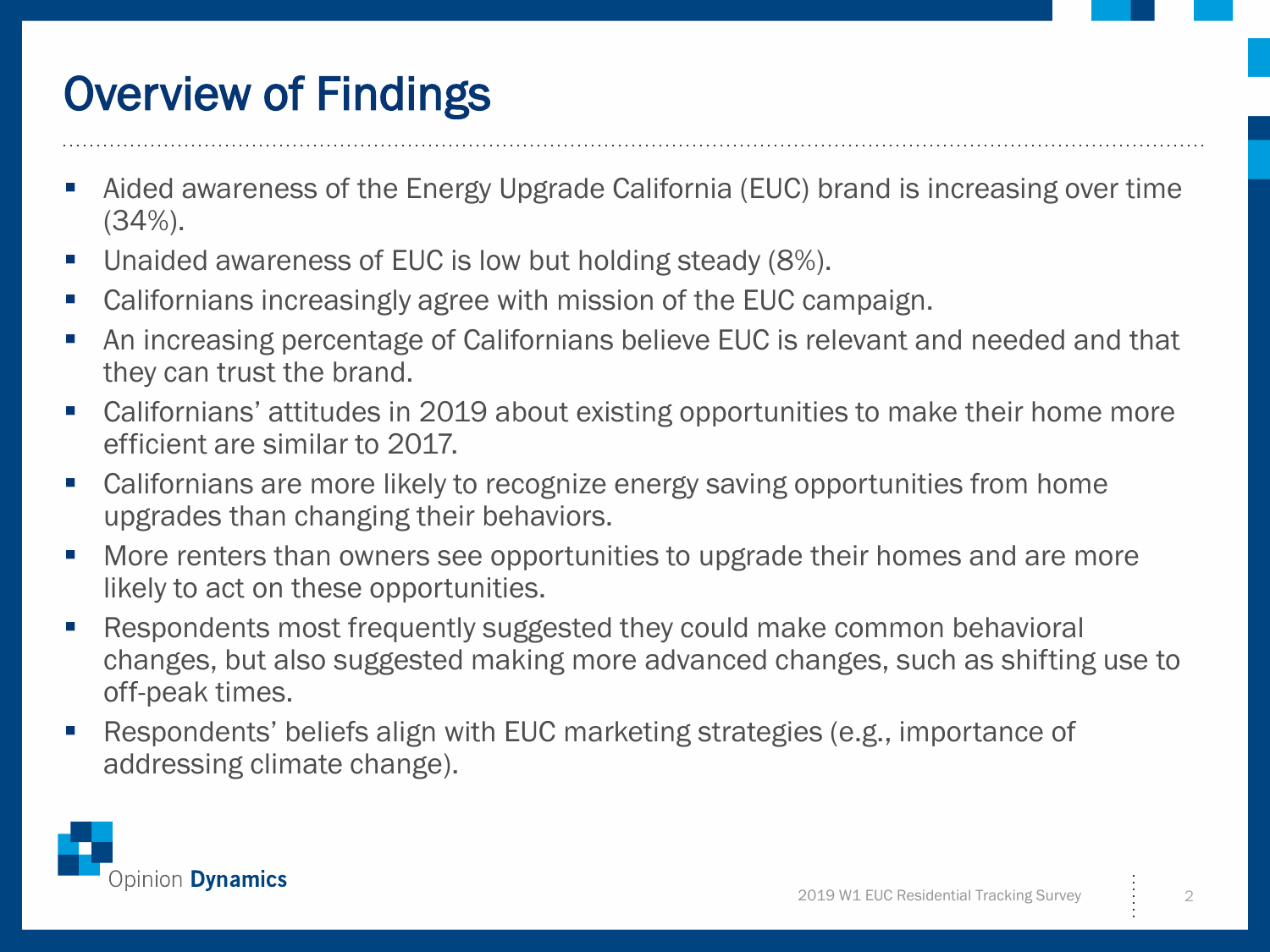## Research Objective: Establish a baseline to measure key ME&O program performance metrics over time

| <b>Objectives</b>                       | <b>Key Measures</b>                                                                 | <b>Slides</b>              |
|-----------------------------------------|-------------------------------------------------------------------------------------|----------------------------|
| <b>Awareness</b>                        | <b>Brand Awareness - Aided</b>                                                      | 6                          |
|                                         | Brand Awareness - Unaided                                                           | 8                          |
|                                         | <b>Brand Familiarity</b>                                                            | $\overline{7}$             |
| Intent                                  | Motivation to manage energy use                                                     | $17 - 22$ ,<br>$25^*$ , 27 |
|                                         | Knowledge of specific actions, behaviors, and<br>opportunities to manage energy use | $28, 30*$ ,<br>$31*$ , 32  |
| Campaign<br>Design and<br>Performance** | Agreement with campaign mission                                                     | 13, 14, 15                 |
|                                         | Agreement with campaign themes                                                      | 34,35                      |

\* Indicates preferred measurement of metric

\*\* Evaluation team developed performance indicators

Opinion **Dynamics**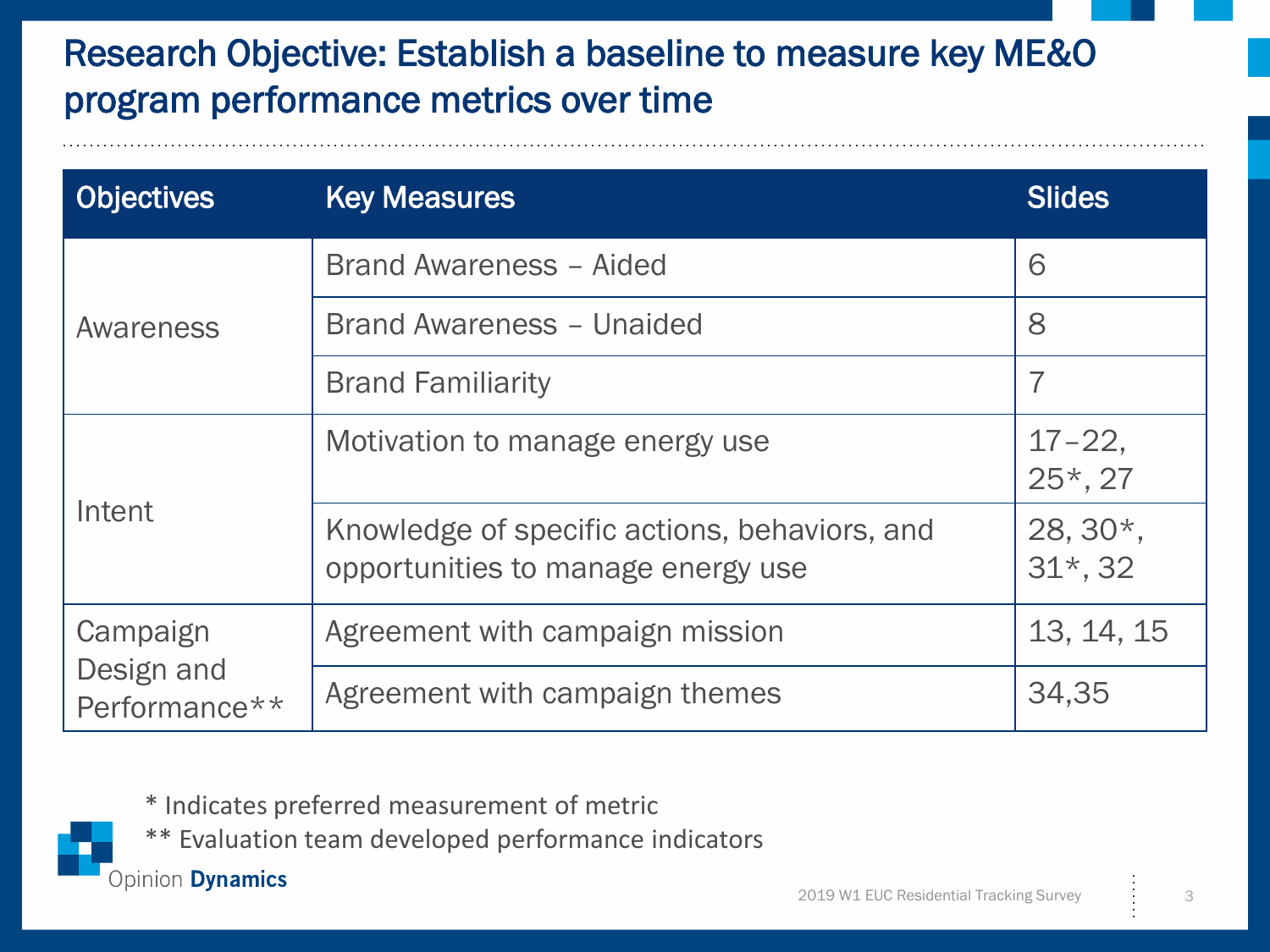## Survey Methodology

- Conducted a mail-push-to-web, multilingual survey with 1,379 Californians
	- Mailed simple random sample of California residents a letter inviting them to complete survey on-line or call phone center to complete survey with telephone interviewer
	- **Followed initial invitation with two reminders**
- Response rate: 19%
- Respondents could complete the interview in either English, Spanish, or Chinese
	- **English: 1,338**
	- Spanish: 26
	- Chinese: 14
- Field dates: 6/04/2019 07/01/2019
- All results weighted to California statewide population in terms of home ownership status, education, and ethnicity

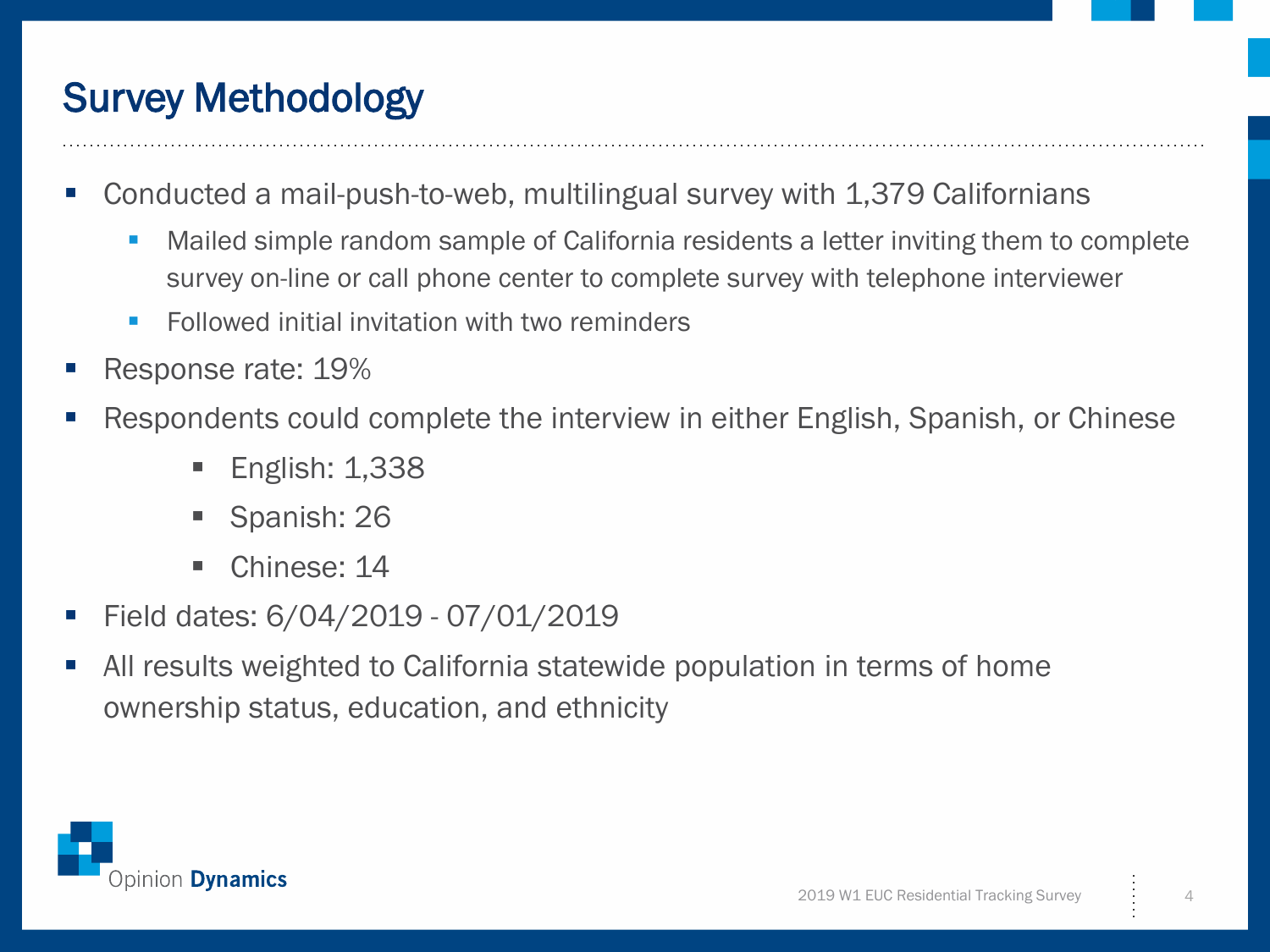# Energy Upgrade California Awareness & Familiarity

Key Finding: Aided awareness of the Energy Upgrade California Brand is increasing over time (Slide 6). Unaided awareness is low but holding steady (Slide 8).



2019 W1 EUC Residential Tracking Survey  $\frac{1}{5}$  5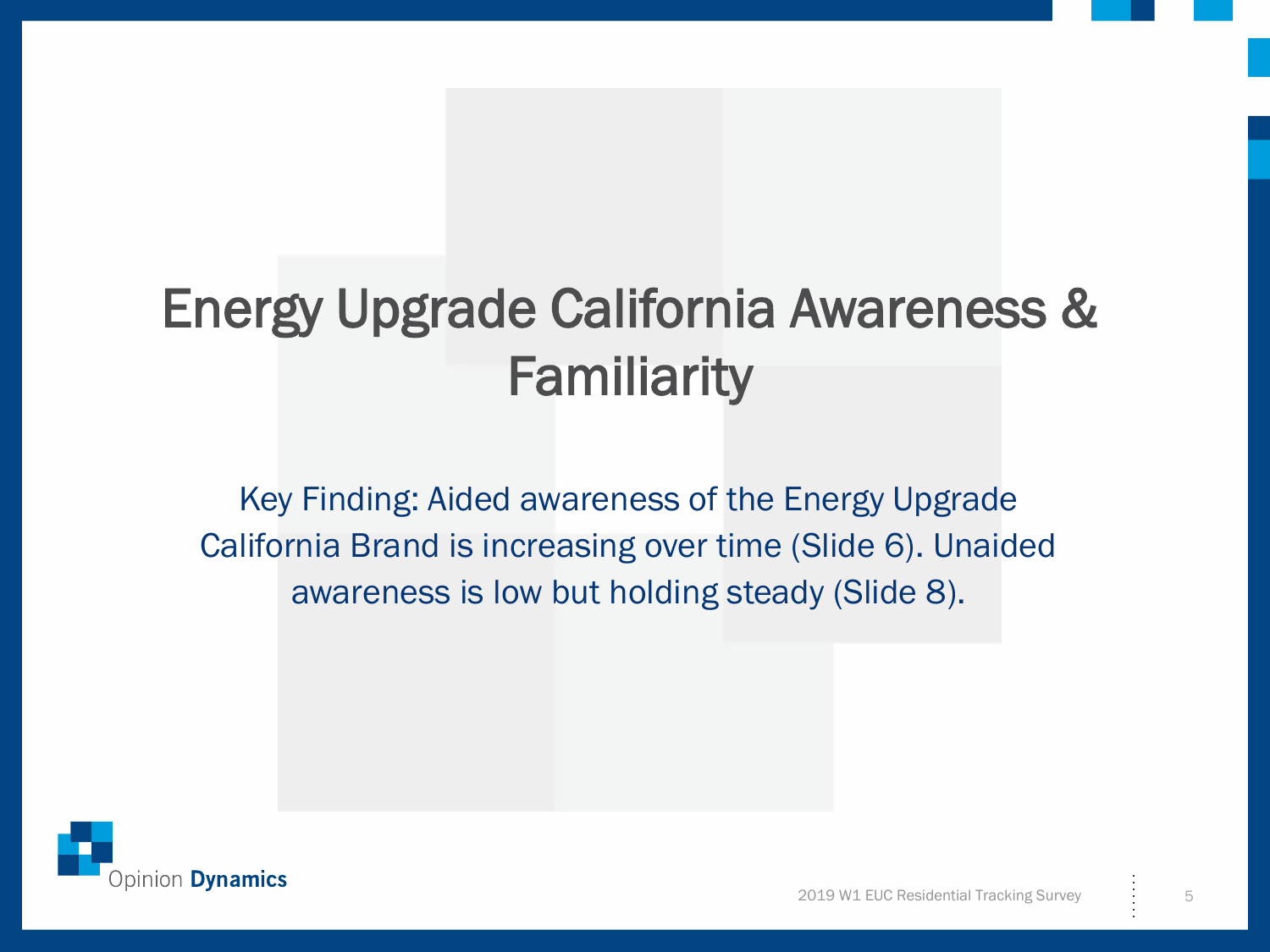### Awareness of the EUC Brand continues to increase

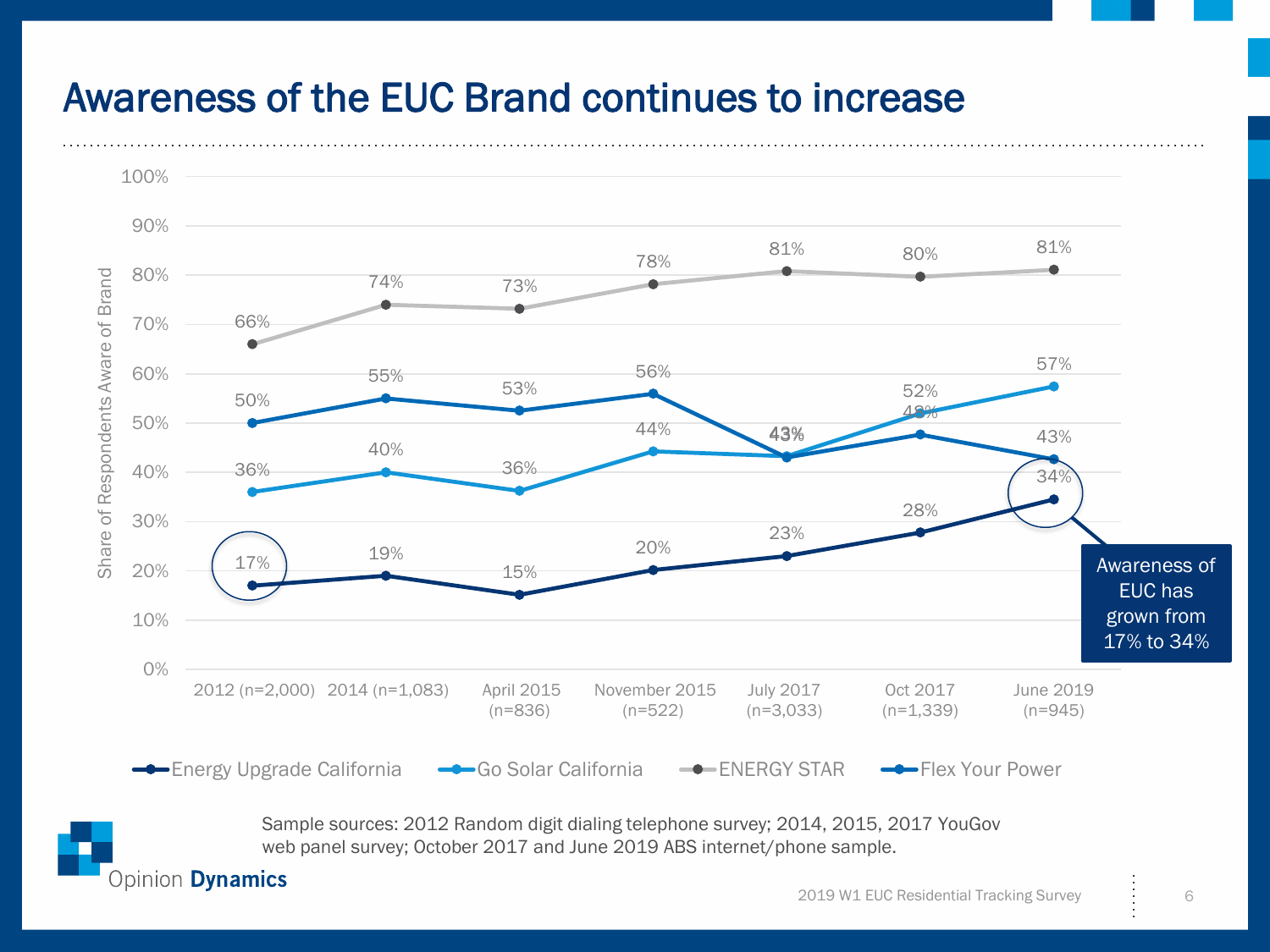### Respondents who are aware of EUC have a moderate to low level of familiarity with the Brand. Familiarity has dropped slightly from 2017.



Note: This question was only asked of respondents who were aware of Energy Upgrade California

Opinion **Dynamics**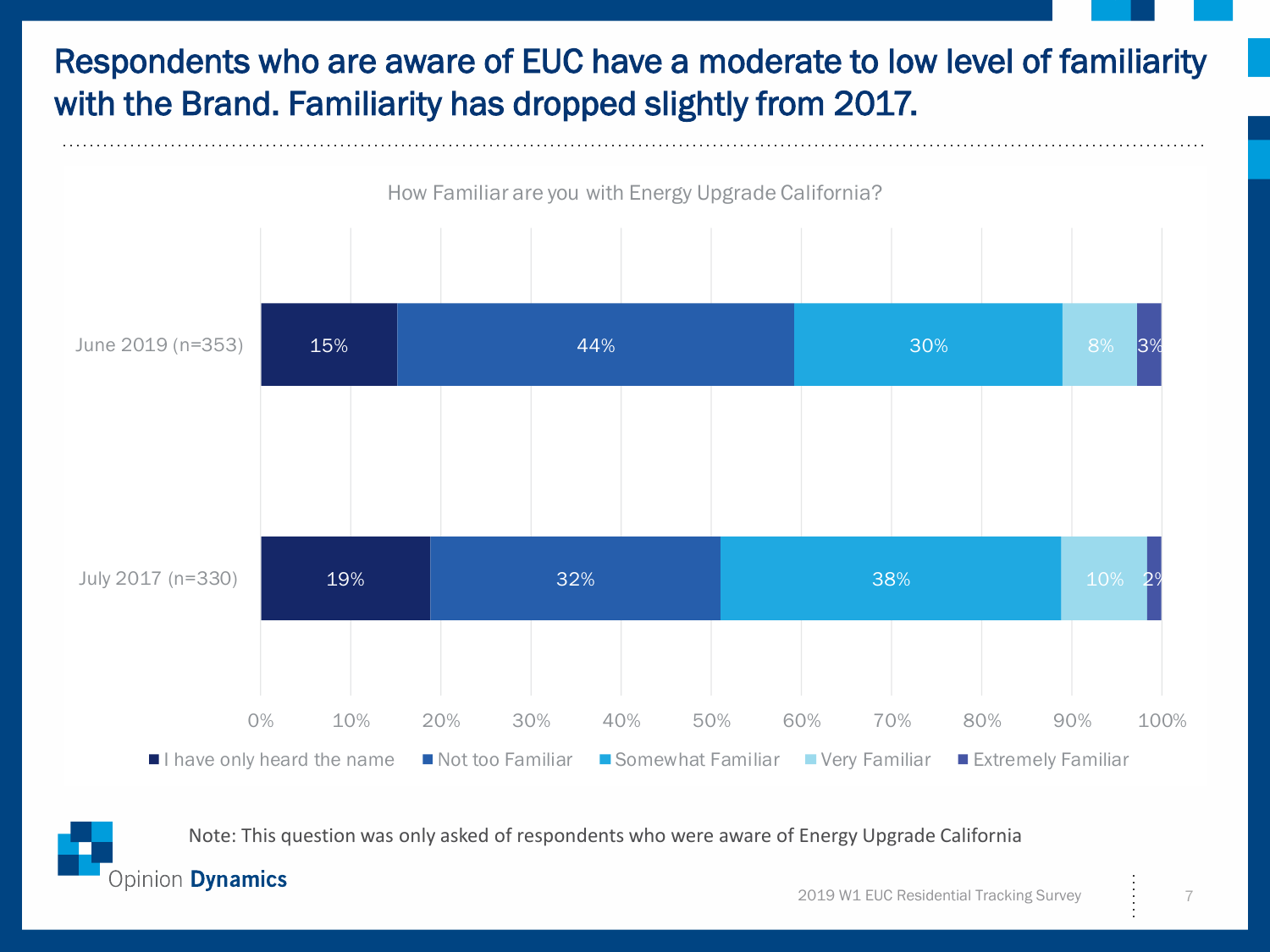### Few Californians offer EUC unprompted as a brand or campaign that encourages energy savings. The level unaided awareness is similar to 2017

Unaided Awareness of Brands or Campaigns that Encourage Energy Savings

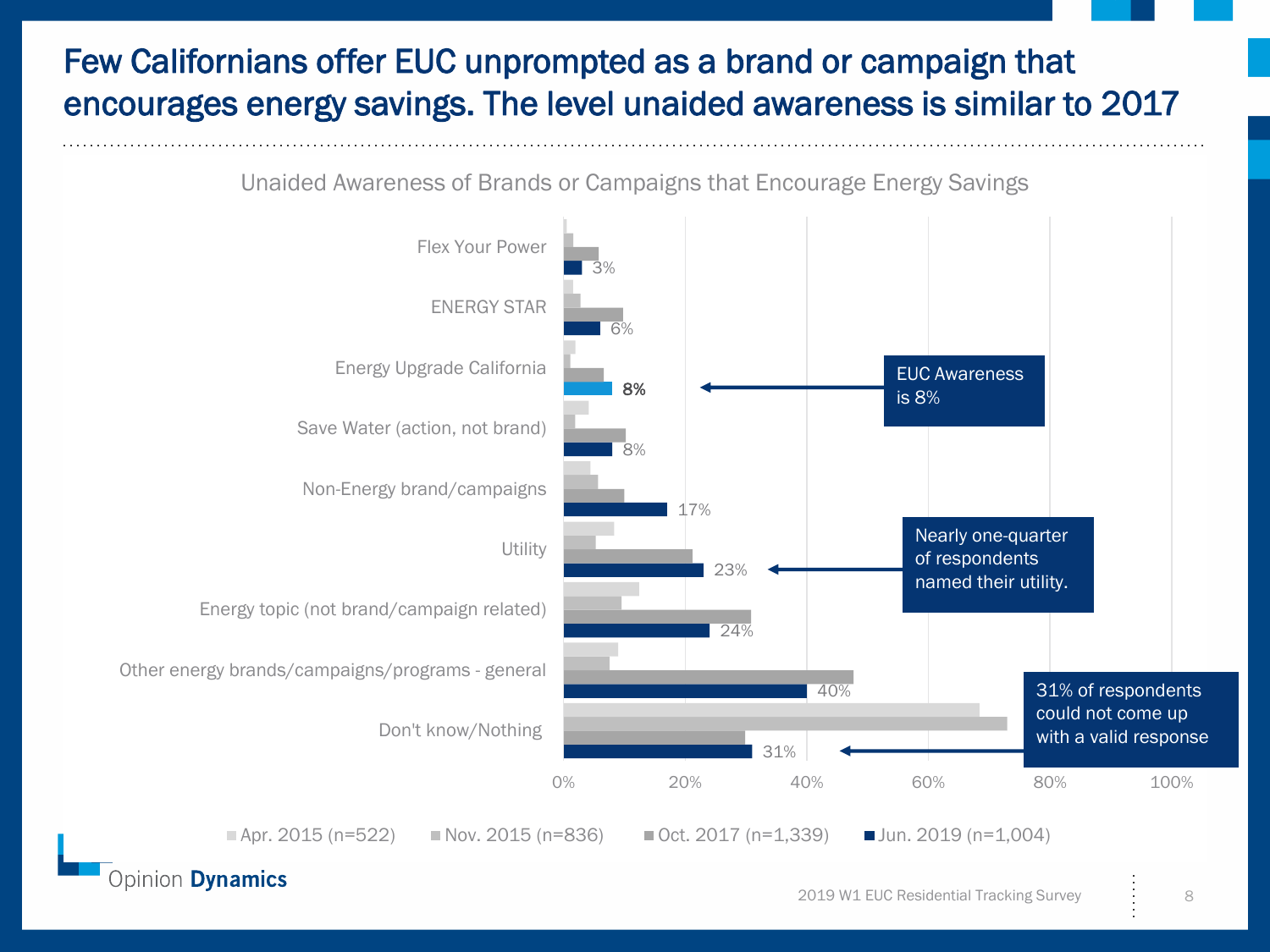### A small percentage of respondents recognized EUC slogans. Very few who did were able to correctly name EUC as the sponsoring brand



8% of respondents said they recognized the "Do Your Thing" advertising slogan.

2% of respondents who recognized the slogan correctly identified that Energy Upgrade California is the brand associated with this slogan (unaided)



12% of respondents said they recognized the "Keep it Golden" advertising slogan.

3% of respondents who recognized the slogan correctly identified that Energy Upgrade California is the brand associated with this slogan (unaided)



14% of respondents recalled seeing the EUC logo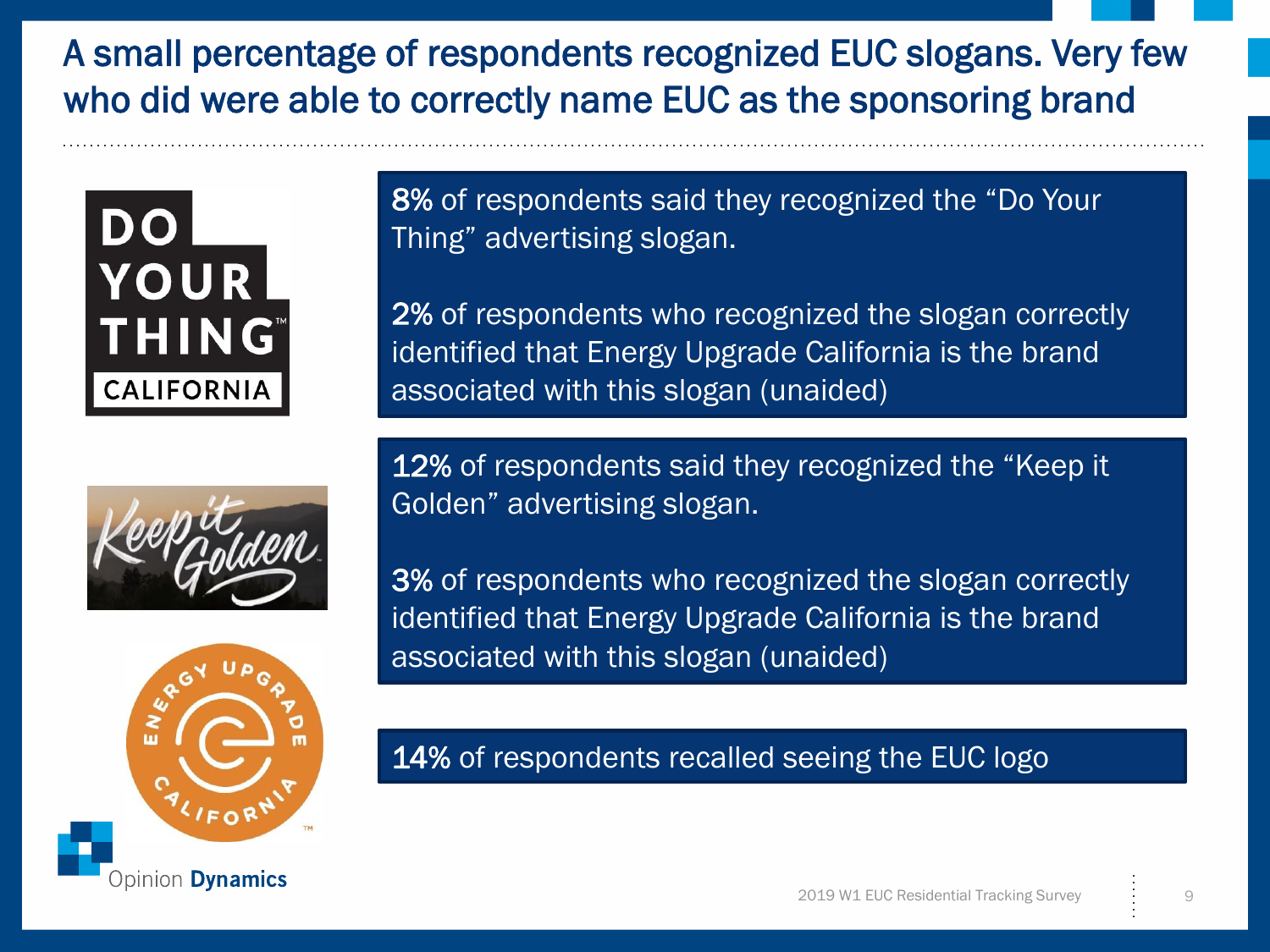### Respondents aware of EUC most frequently learned about the campaign from TV ads

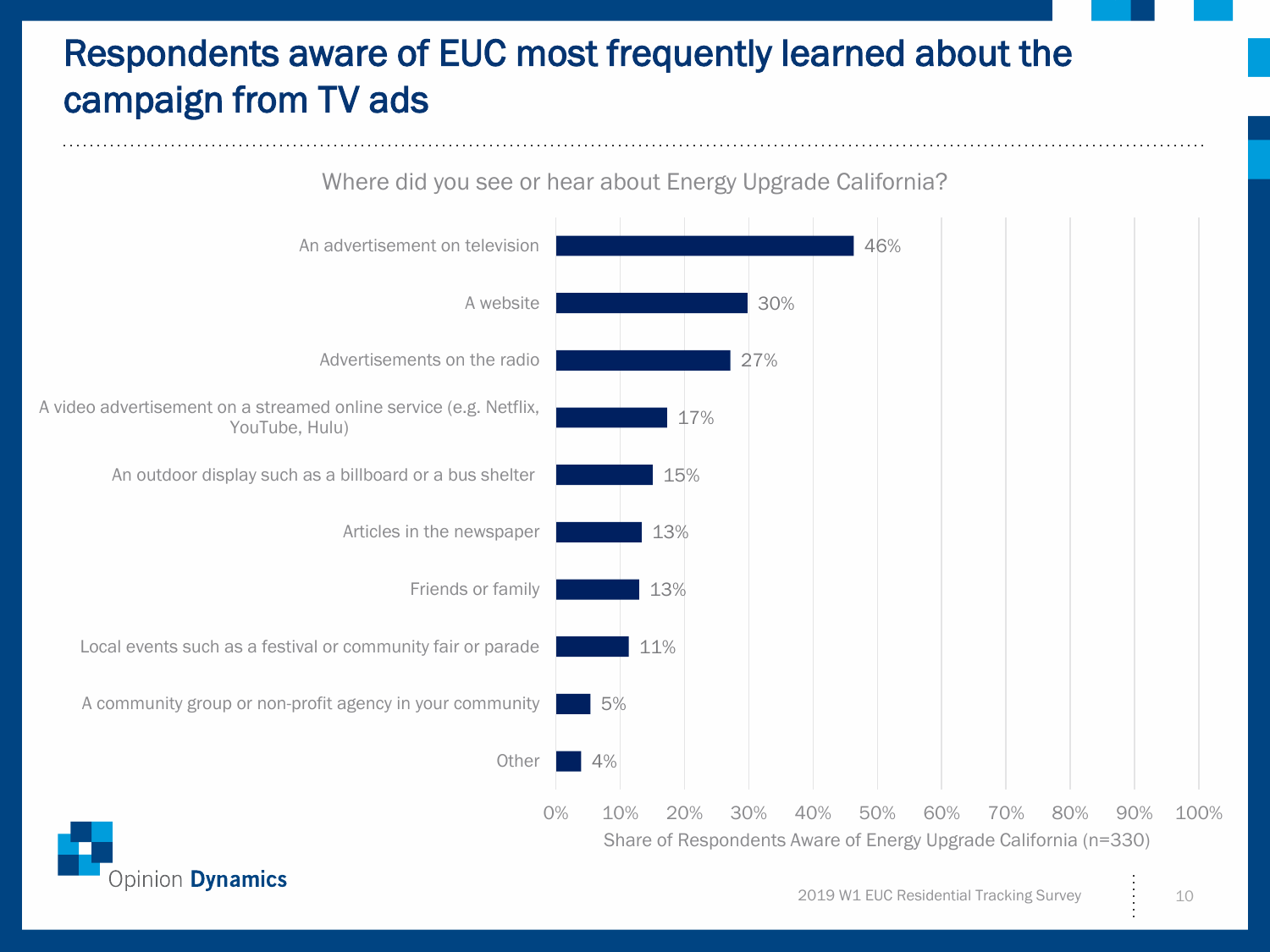# Response to Campaign Mission

Key Finding: Californians increasingly agree with mission of the EUC campaign (Slide 13). An increasing percentage believe EUC is relevant and needed and that they can trust the brand (Slide 14 and 15).

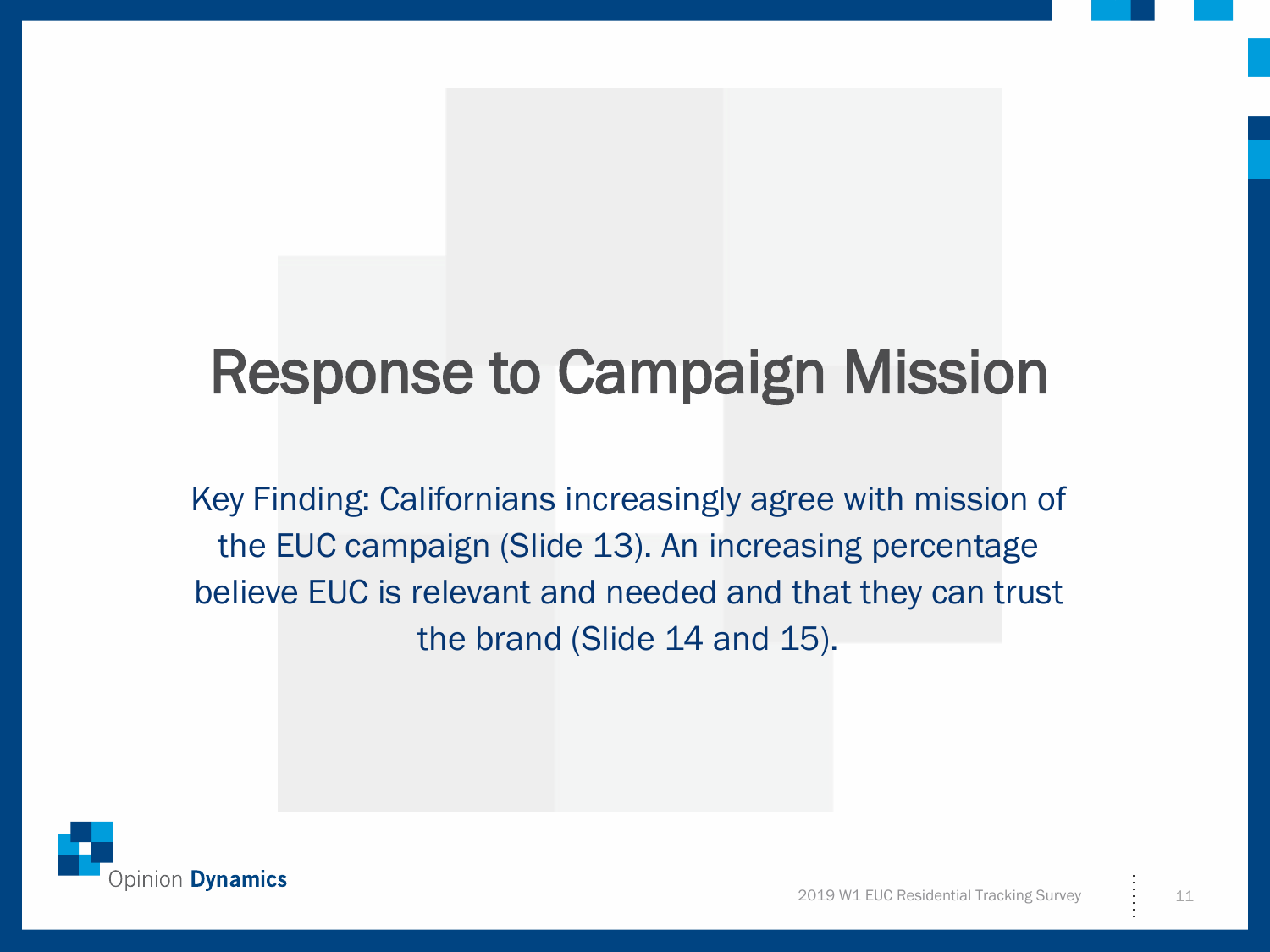## Measurement of Customer Belief in EUC Mission

- We presented all respondents with a description of EUC's mission:
	- Energy Upgrade California is a statewide campaign that helps Californians better manage their energy use by providing tools, knowledge, and inspiration. The campaign is a partnership between the State of California, utilities, regional energy networks, local governments, community choice aggregators, businesses and non-profits.
- We followed this description with three questions about the campaign and the state's need for such a campaign, whether it was relevant for their lives, and the extent to which they could trust it.

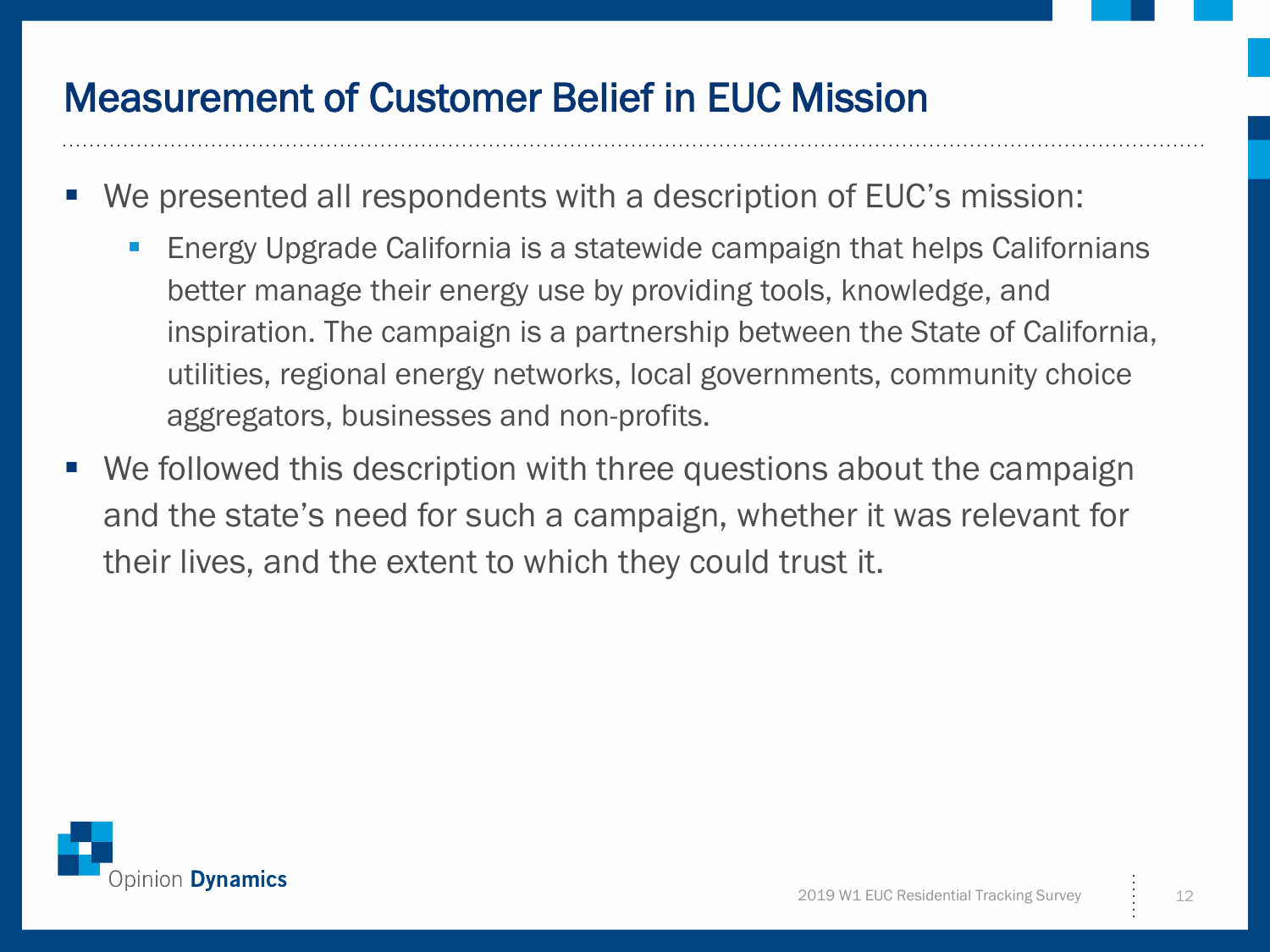## Californians increasingly believe that California needs a campaign like EUC

How much do you think the people of California need a campaign like Energy Upgrade California?



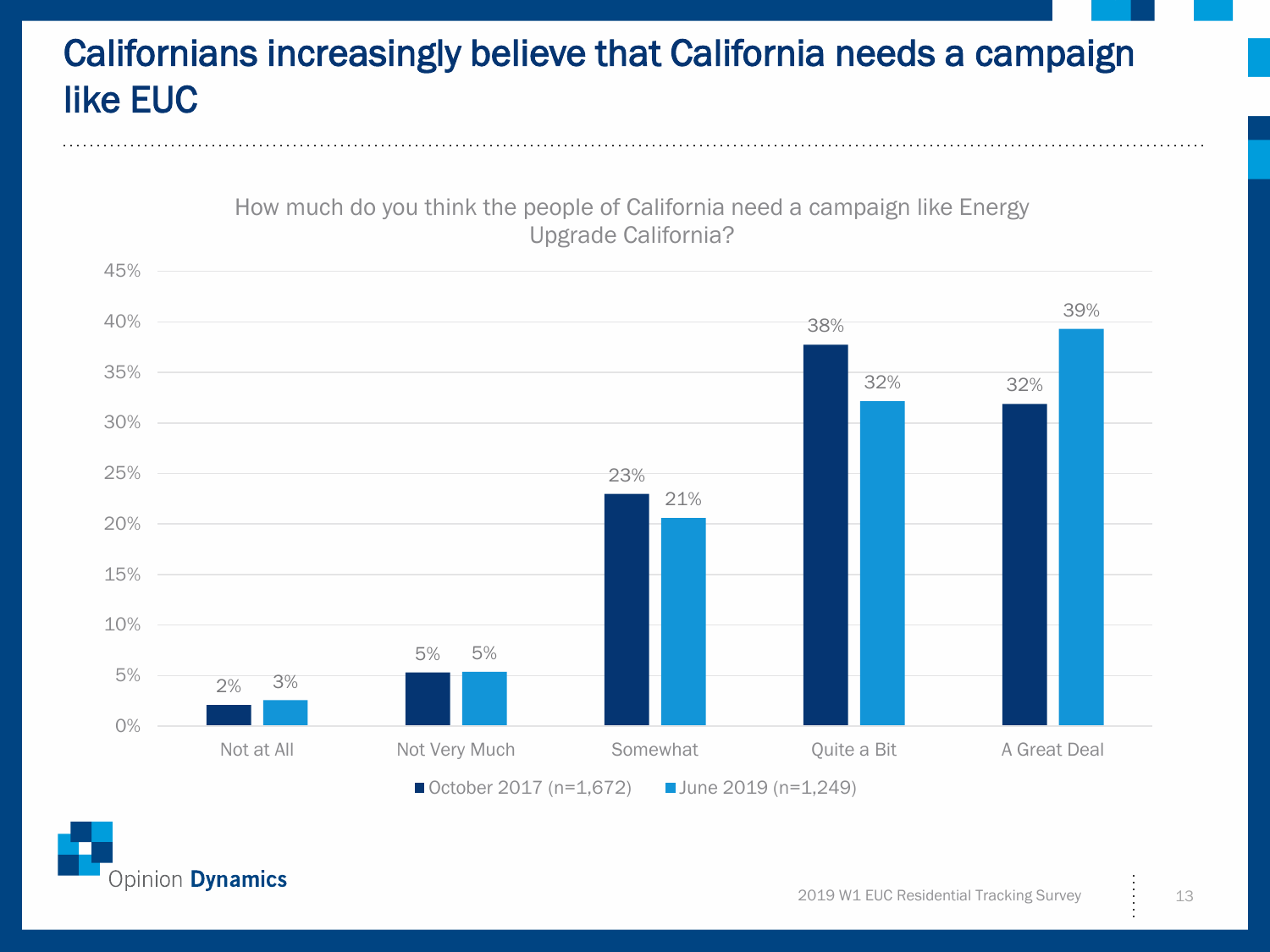### An increasing percentage of Californians feel the campaign is relevant for their lives



How relevant is the mission of Energy Upgrade California for people like you?

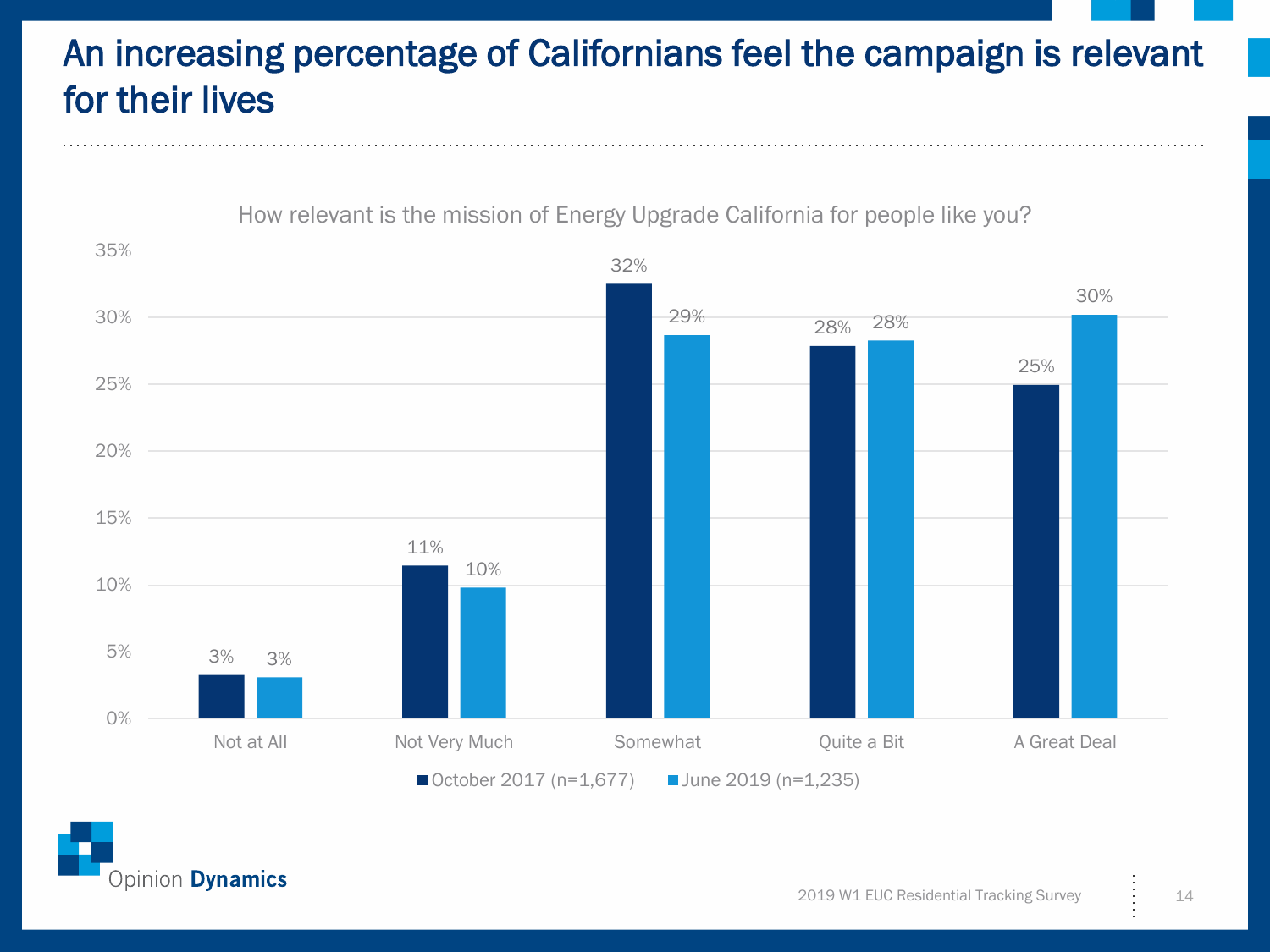## A growing percentage of Californians feel they can trust EUC to do the right thing for Californians but half remain suspicious

How much do you think you can trust Energy Upgrade California to do the right thing for the people of California?



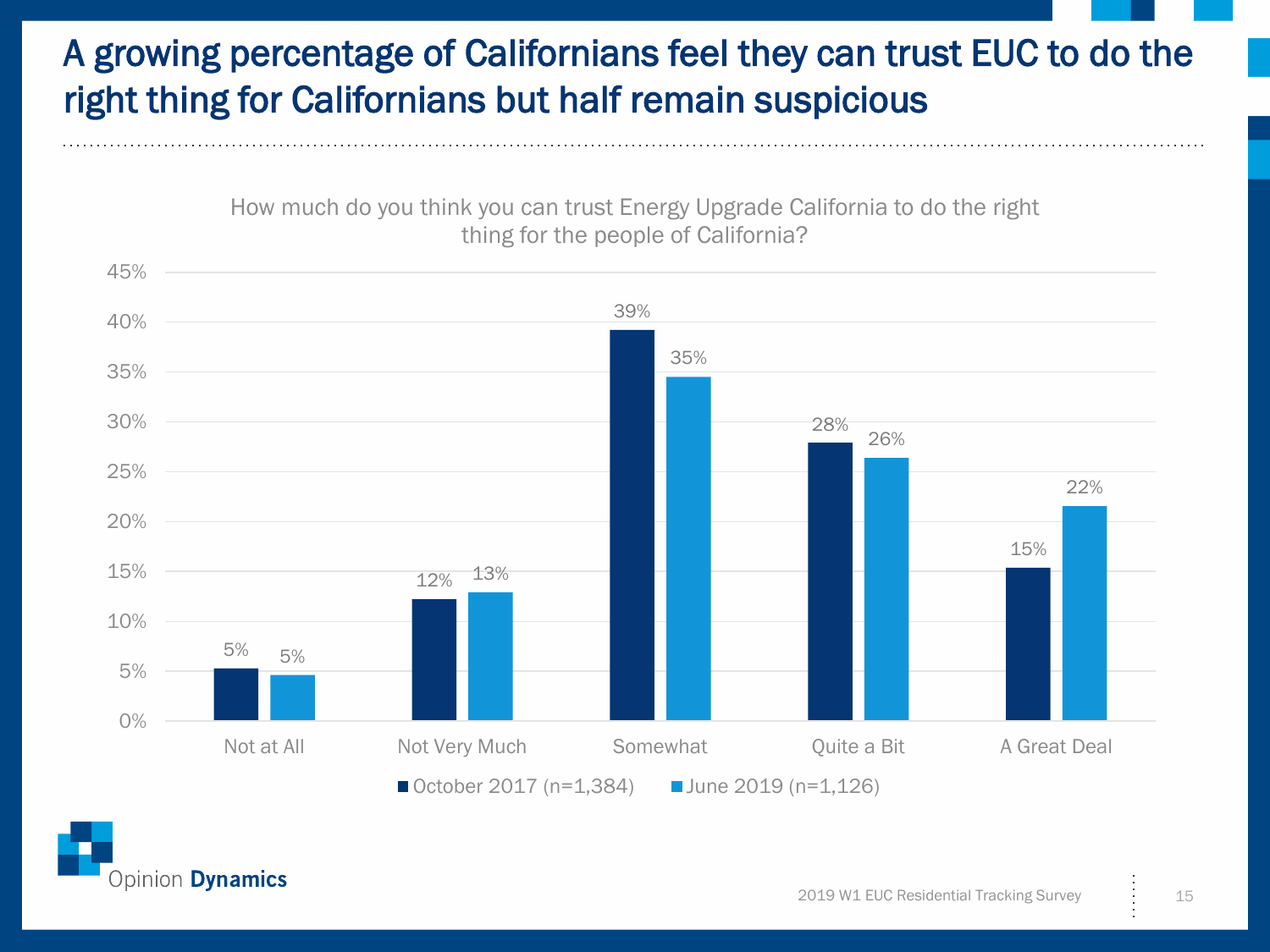# Energy Management Motivation

### Key Findings:

- Californians' attitudes in 2019 about existing opportunities to make their home more efficient are similar to 2017 (Slide 17)
	- Similar to previous surveys, Californians are more likely to recognize energy saving opportunities from home upgrades than changing their behaviors (Slide 19)
- More renters than owners see opportunities to upgrade their homes and are more likely to act on these opportunities (Slide 20, 22)

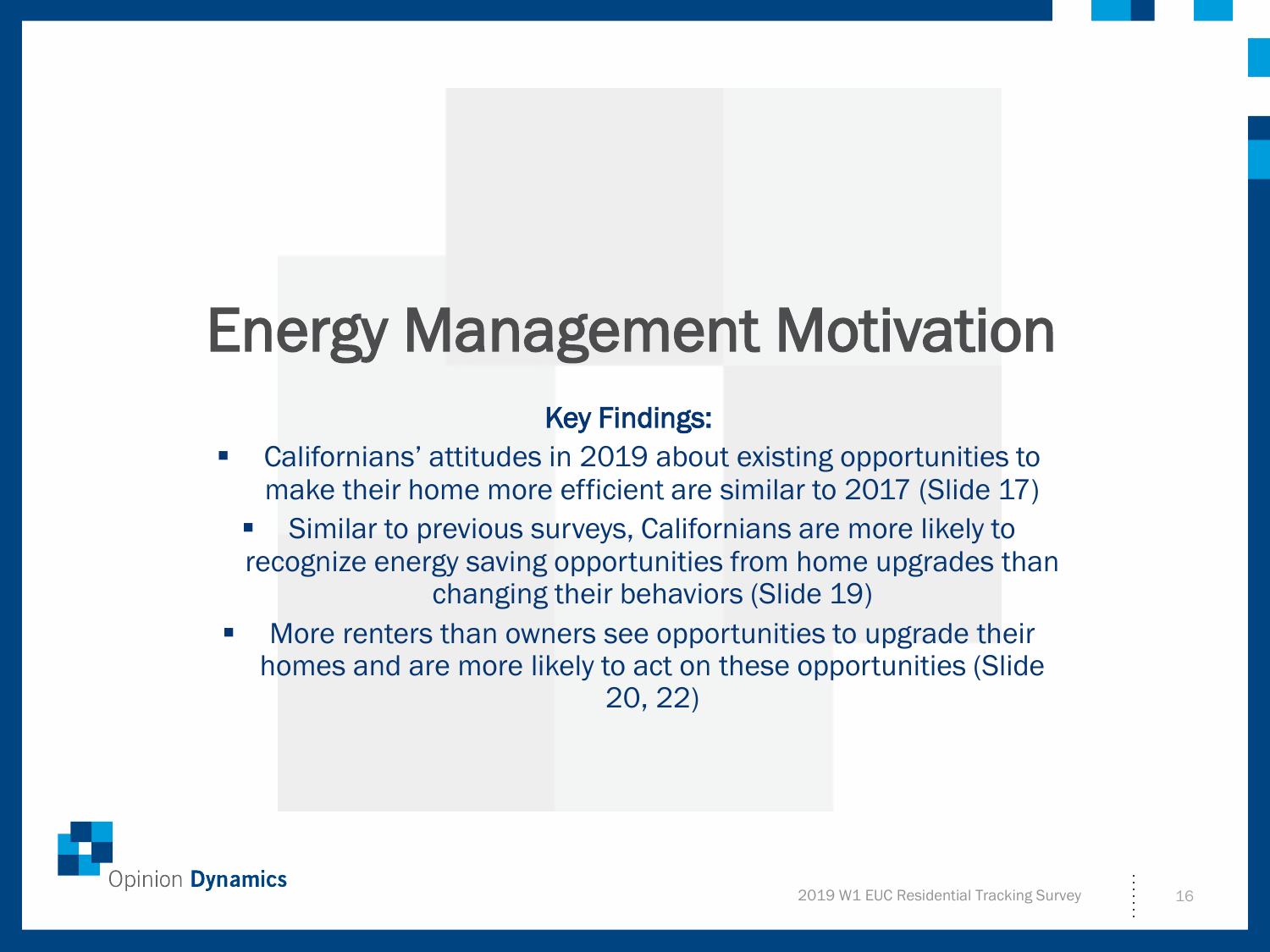## Californians' attitudes about opportunities to make their home more efficient are have changed little from 2017



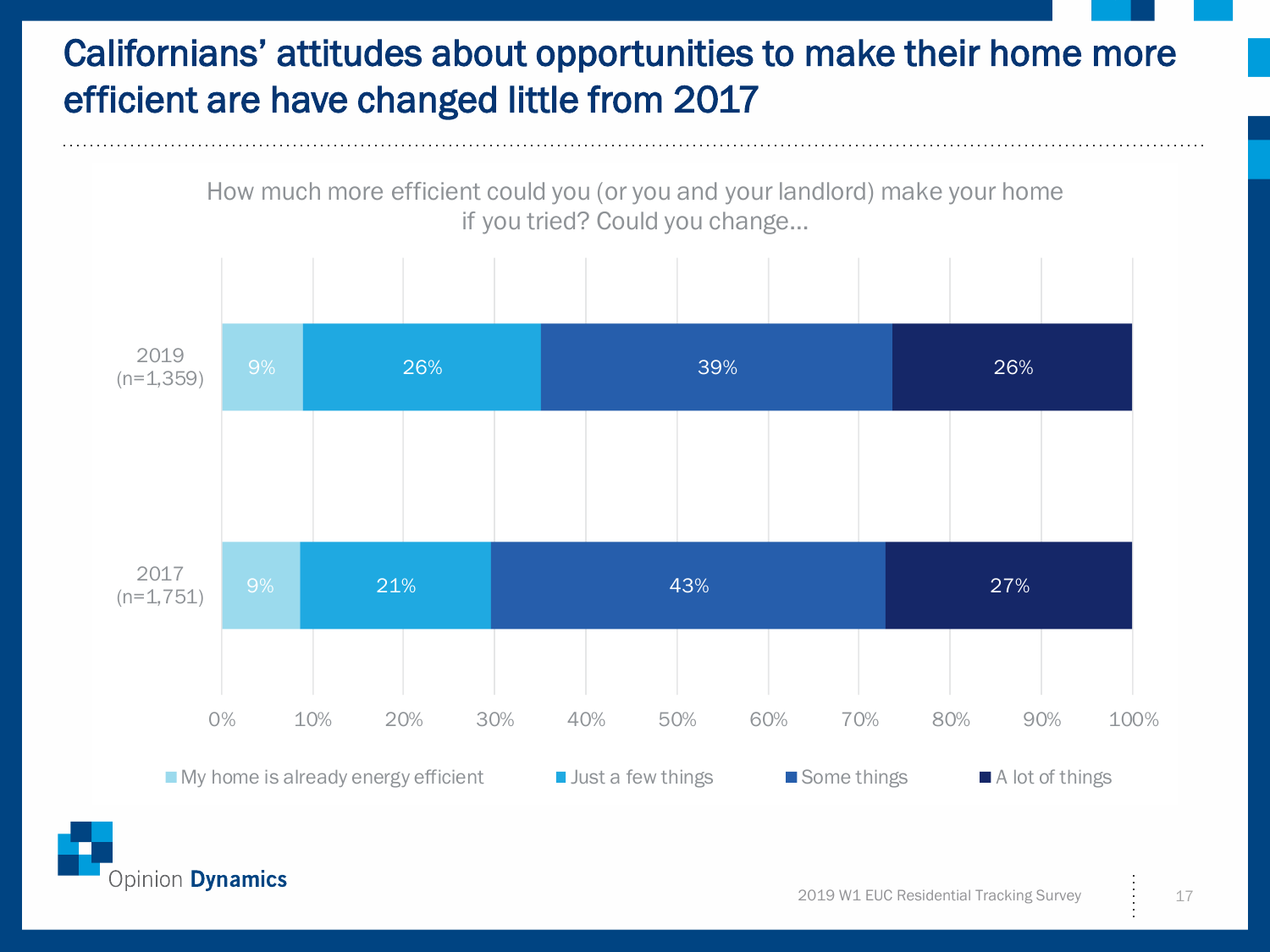### Californians are more likely to feel that they have changed all they can of their day-to-day actions to save energy compared to 2017



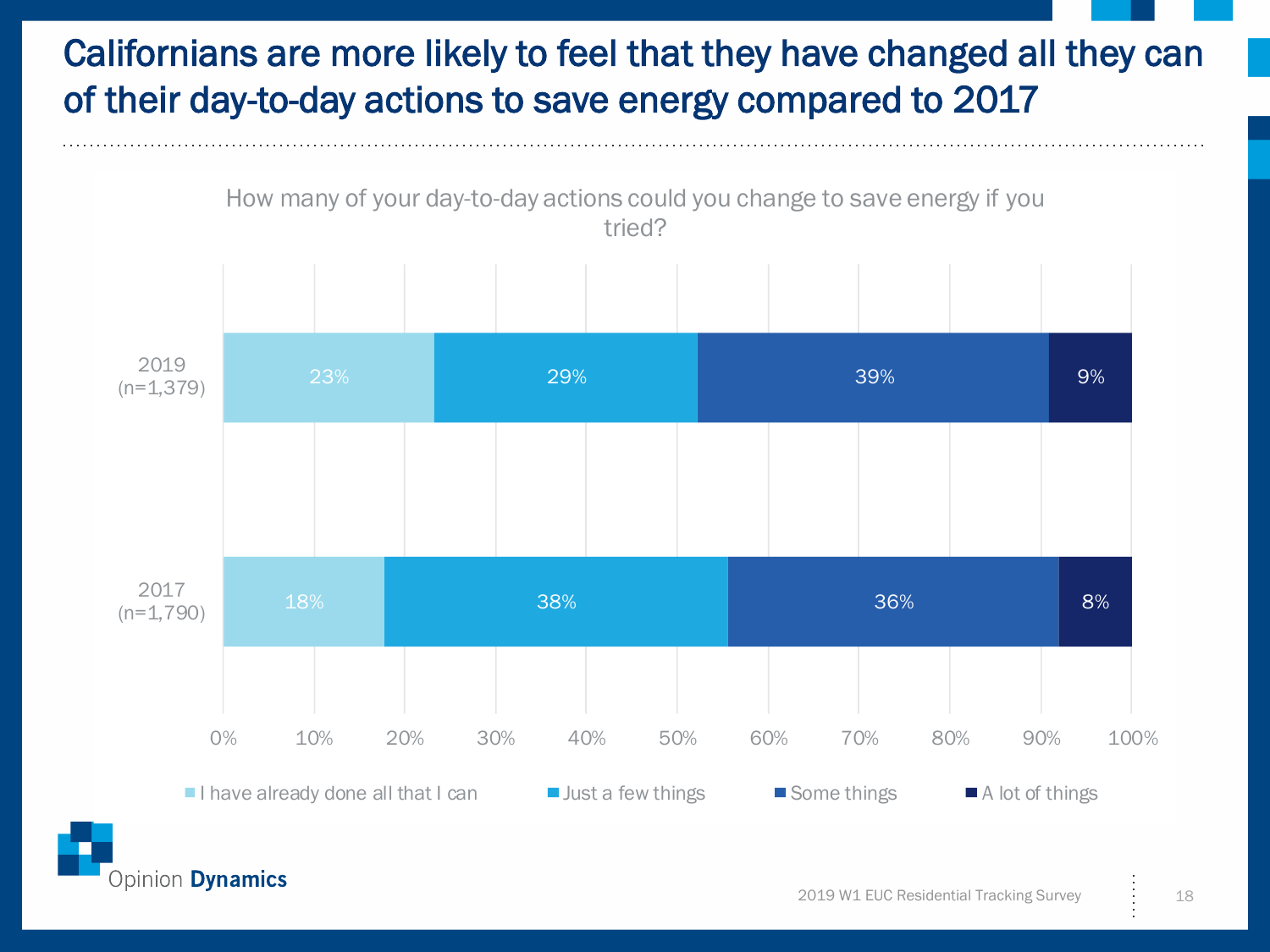### Californians feel they have more opportunities to increase the efficiency of their homes than to make changes to their day-to-day behaviors



Opinion **Dynamics**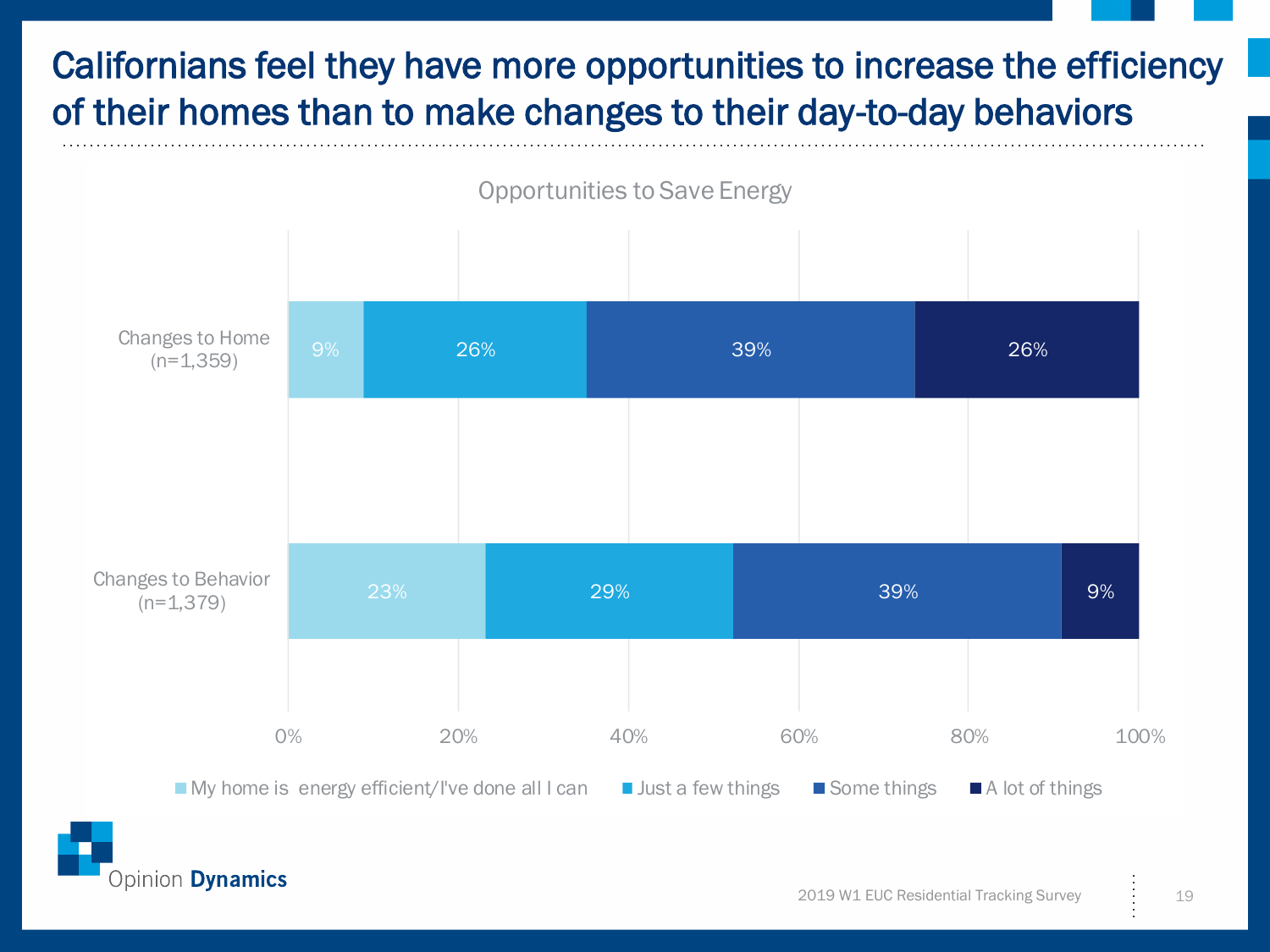### Renters believe there are more opportunities to make their homes more efficient compared to owners

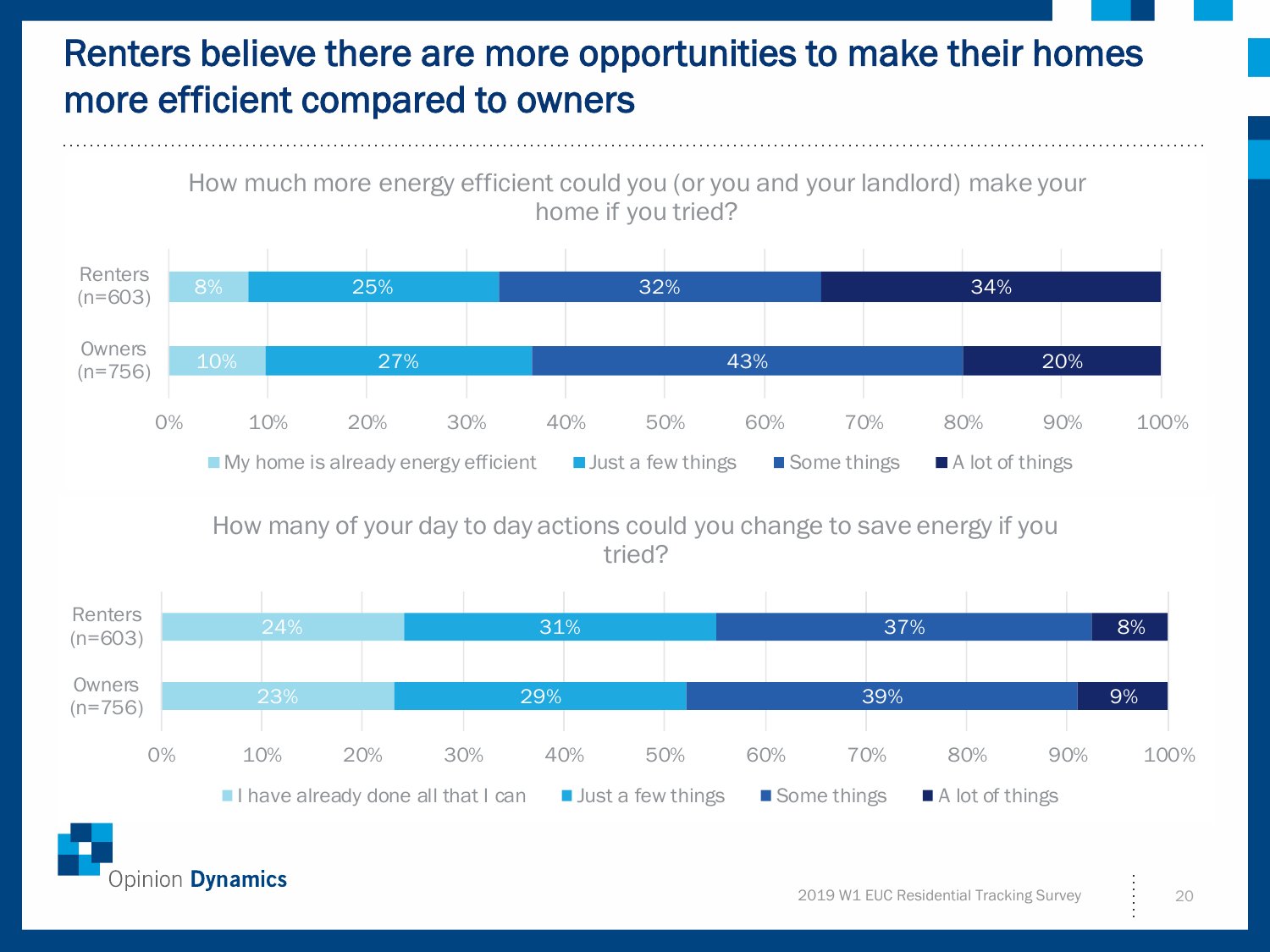## Renters and owners are equally likely to change their behaviors to save energy



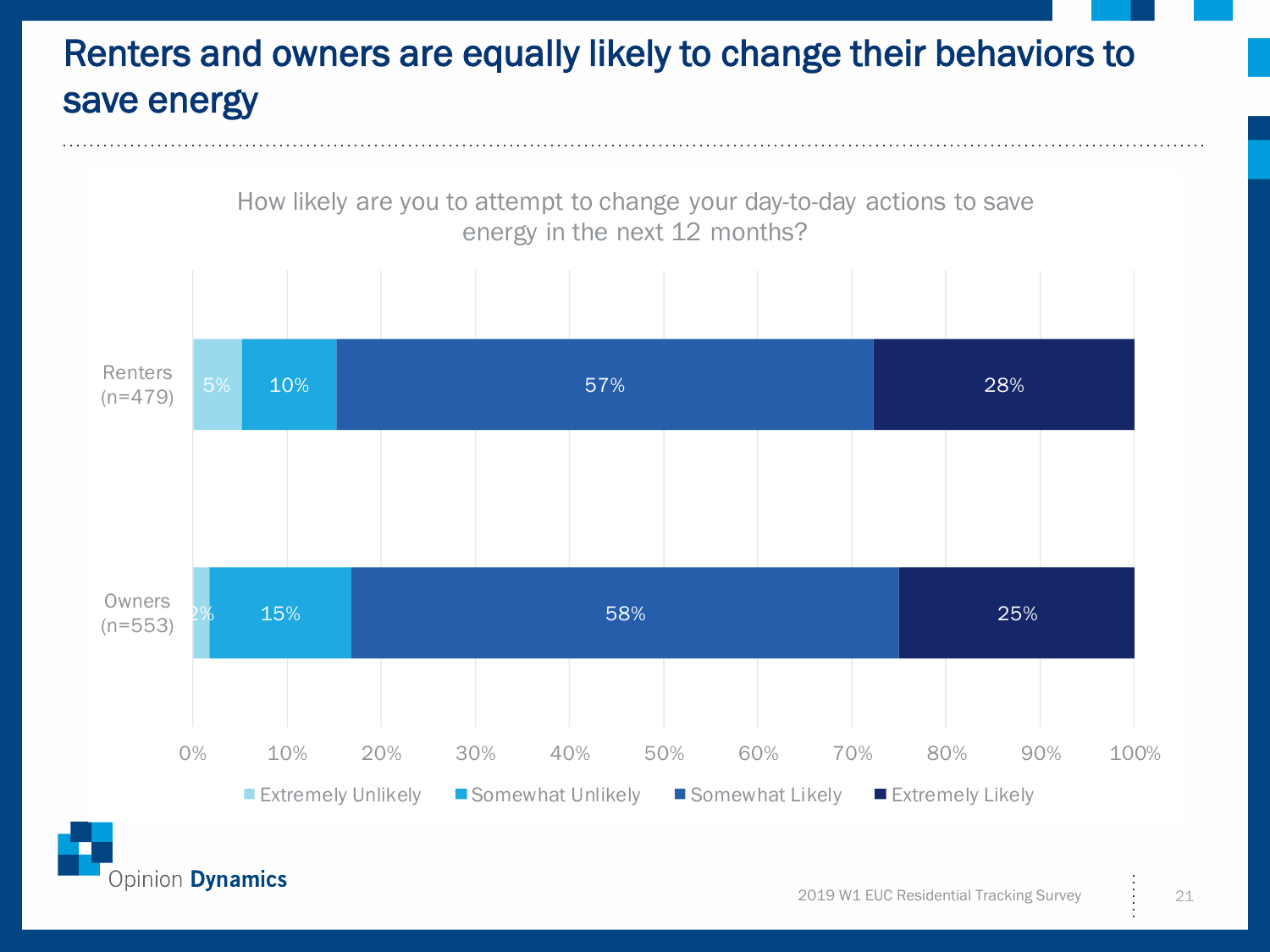### Renters who believe their home could be more efficient are more likely than similar owners to make these changes. Few renters expect their landlords to make changes.



2019 W1 EUC Residential Tracking Survey 22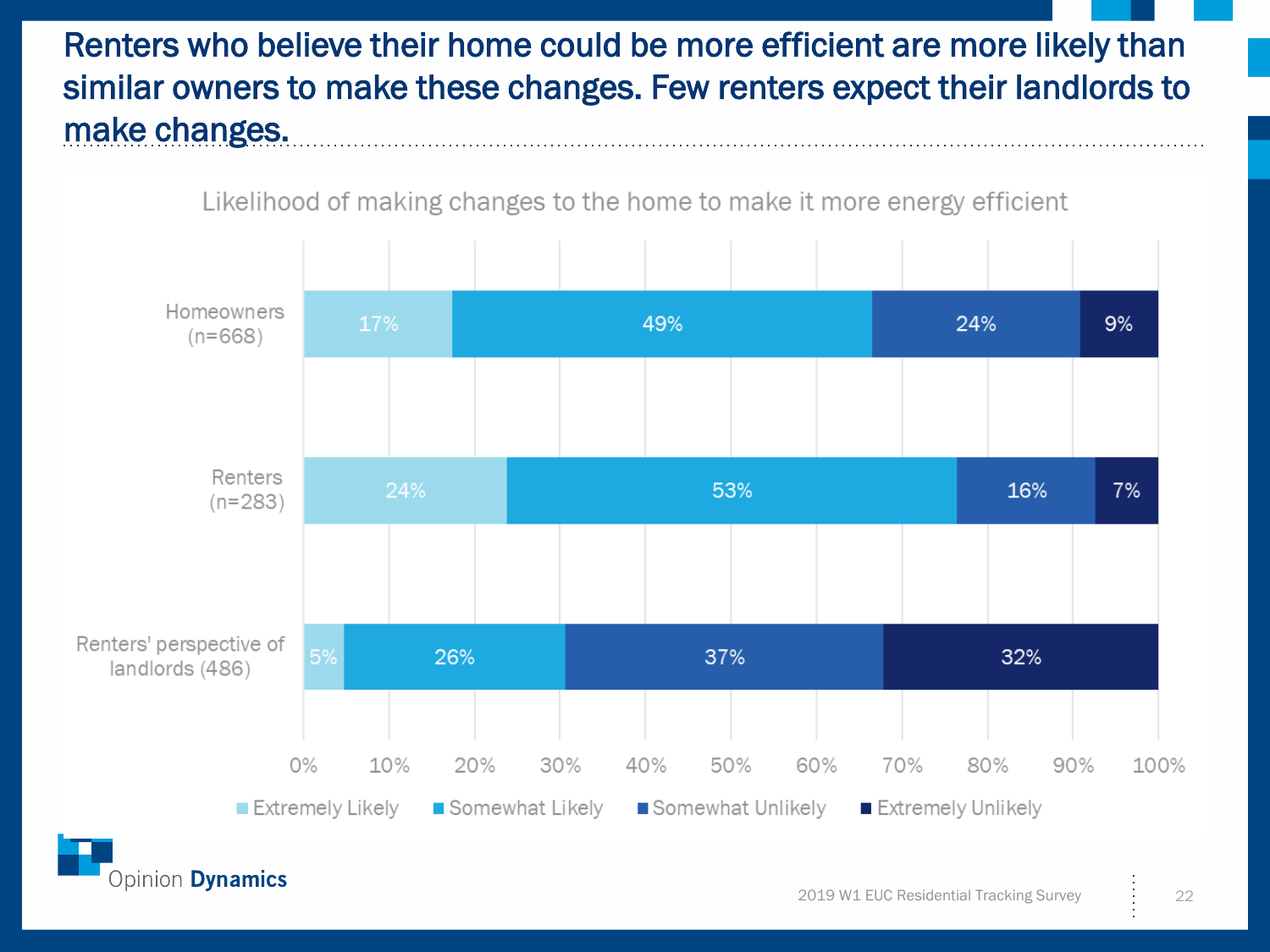### Renters believe that landlords are unlikely to make tenants' homes more energy efficient due to split incentives

| Why do you think your landlord is unlikely to make your home more<br>energy efficient?                        | <b>Share of respondents</b><br>who believe their landlord<br>is unlikely to make<br>upgrades (n=338) |
|---------------------------------------------------------------------------------------------------------------|------------------------------------------------------------------------------------------------------|
| My landlord does not have to pay the energy bill so doesn't care<br>that my home is not efficient             | 52%                                                                                                  |
| My landlord always waits for things to break before replacing them<br>and things are in good condition        | 45%                                                                                                  |
| My landlord always buys the least expensive option possible and<br>won't pay more for a more efficient option | 30%                                                                                                  |
| My landlord does not have the money to make improvements                                                      | 11%                                                                                                  |

#### Who will make the upgrades?

48% of tenants think most of the changes that need to be made to their home are things their landlord would need to do.

41% believe some changes are things that they could do and some are things their landlord would need to do.

11% believe most of the changes are things they could do.

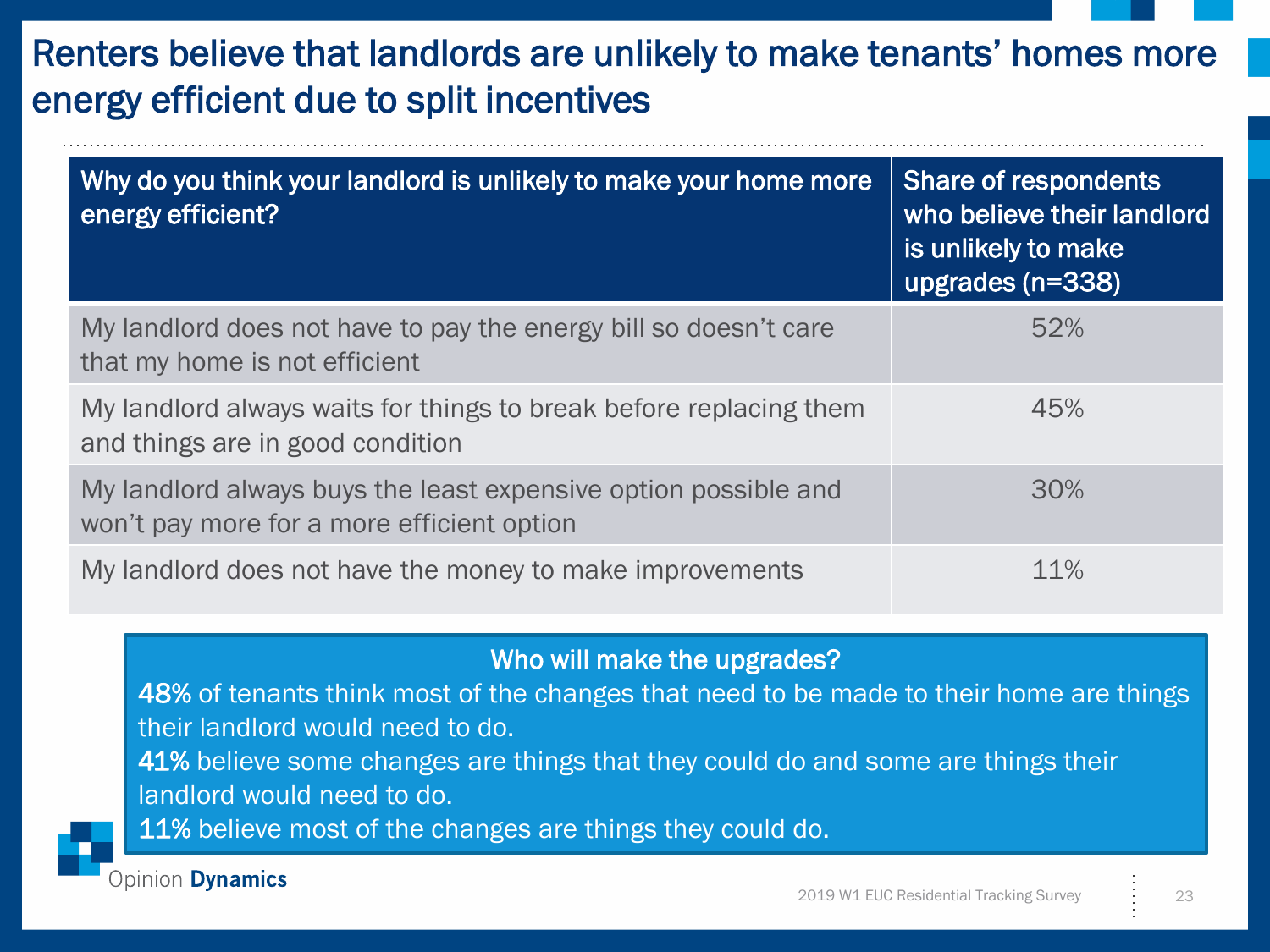## The biggest barriers for both renters and owners are up-front costs and the perception that saving benefits do not outweigh costs.

Why are respondents unlikely to make their homes more energy efficient?

### **Renters**

39% say that as a renter, it isn't worth the investment

39% say the upfront costs of the improvements would be too high

### **Owners**

68% say the upfront costs of the improvements would be too high

37% say the energy savings are not big enough to justify the costs.

25% say energy efficiency improvements to their home would not bring a return on investment, or appliance/system still working.

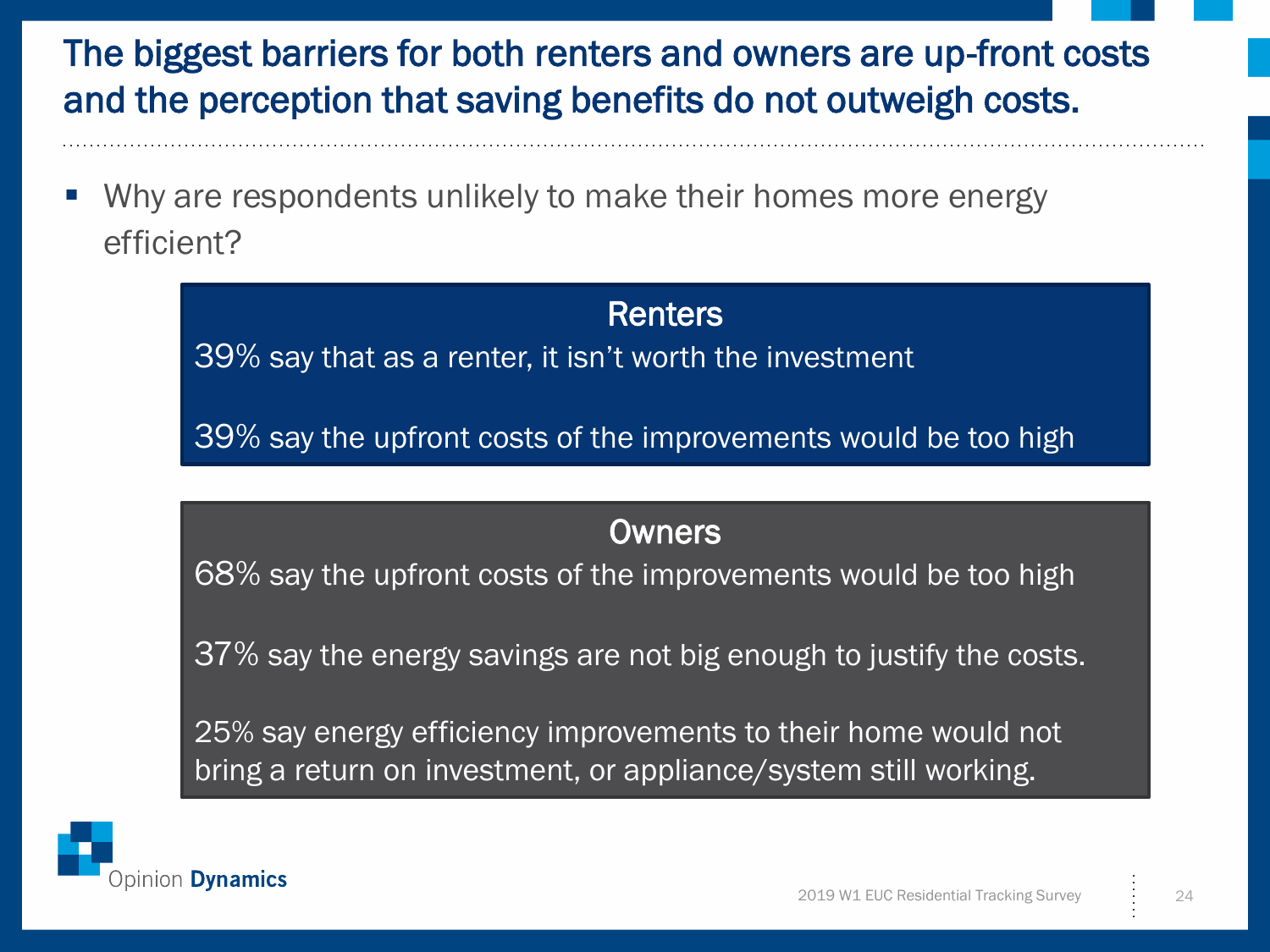### Nearly half of Californians are Achievers (concerned and engaged about energy), which is an increase from 2017. A small percentage remain unconcerned about their energy use.



Achievers are Energy-Engaged and Energy-Proactive.

Idealists are Energy-Engaged but not Energy-Proactive.

Not Concerned are neither Energy-Engaged or Energy-Proactive.

Energy-Engaged are particularly concerned about their energy use

Energy Proactive make an effort to live in ways that reduce their energy use all the time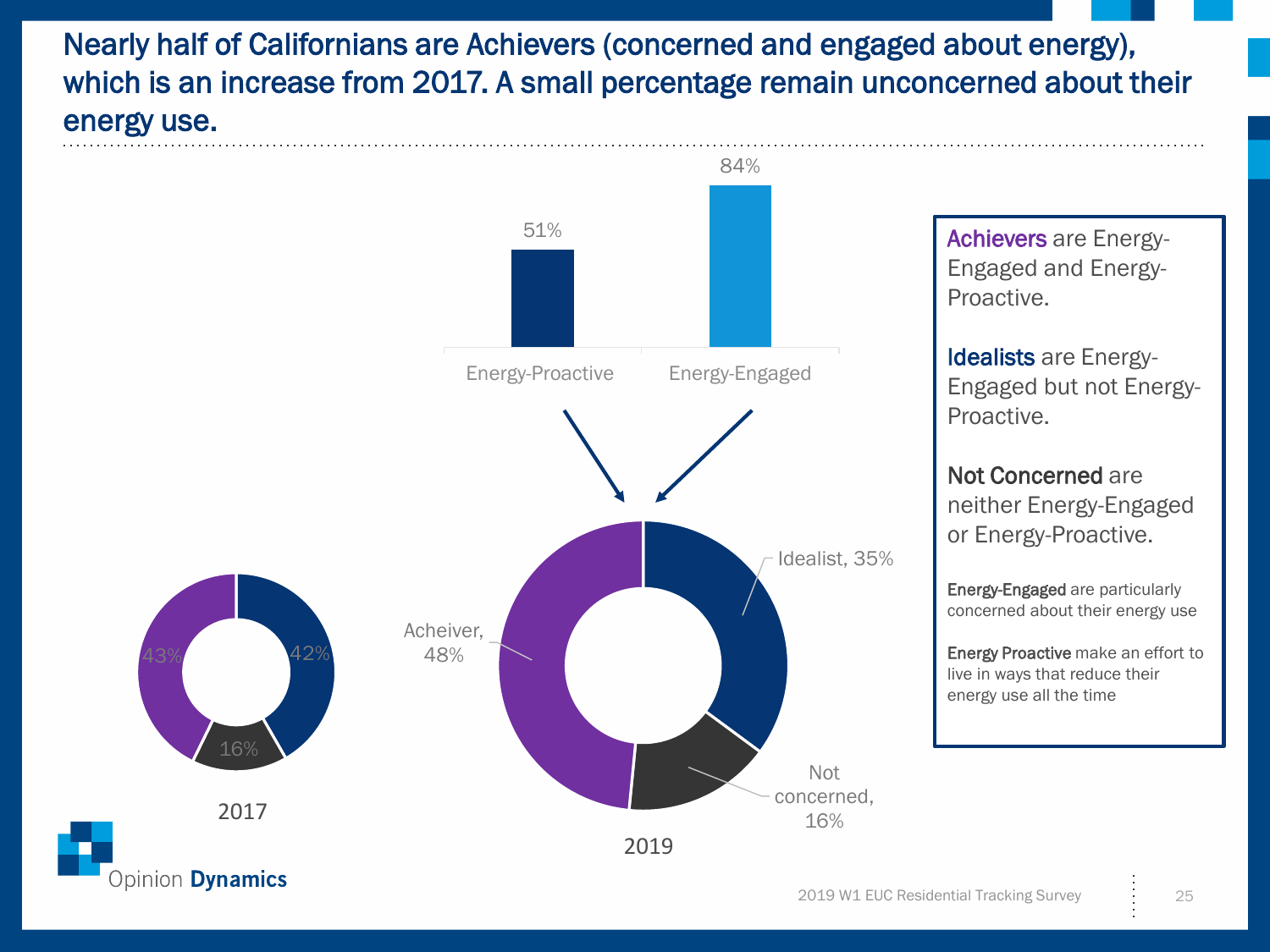### Achievers see potential to change and are most likely to achieve it. Idealists see potential and care but need motivation. The Unconcerned have potential but are less likely to recognize it and may require convincing.



■ Low Potential to Save ■ High Potential to Save

#### How much more energy efficient could you make your home if you tried?



■ Low Potential to Save ■ High Potential to Save



Notes: Respondents who feel there are a lot of things or some things they could change to save energy in the home or to save energy with their day-to-day actions have "high potential to save"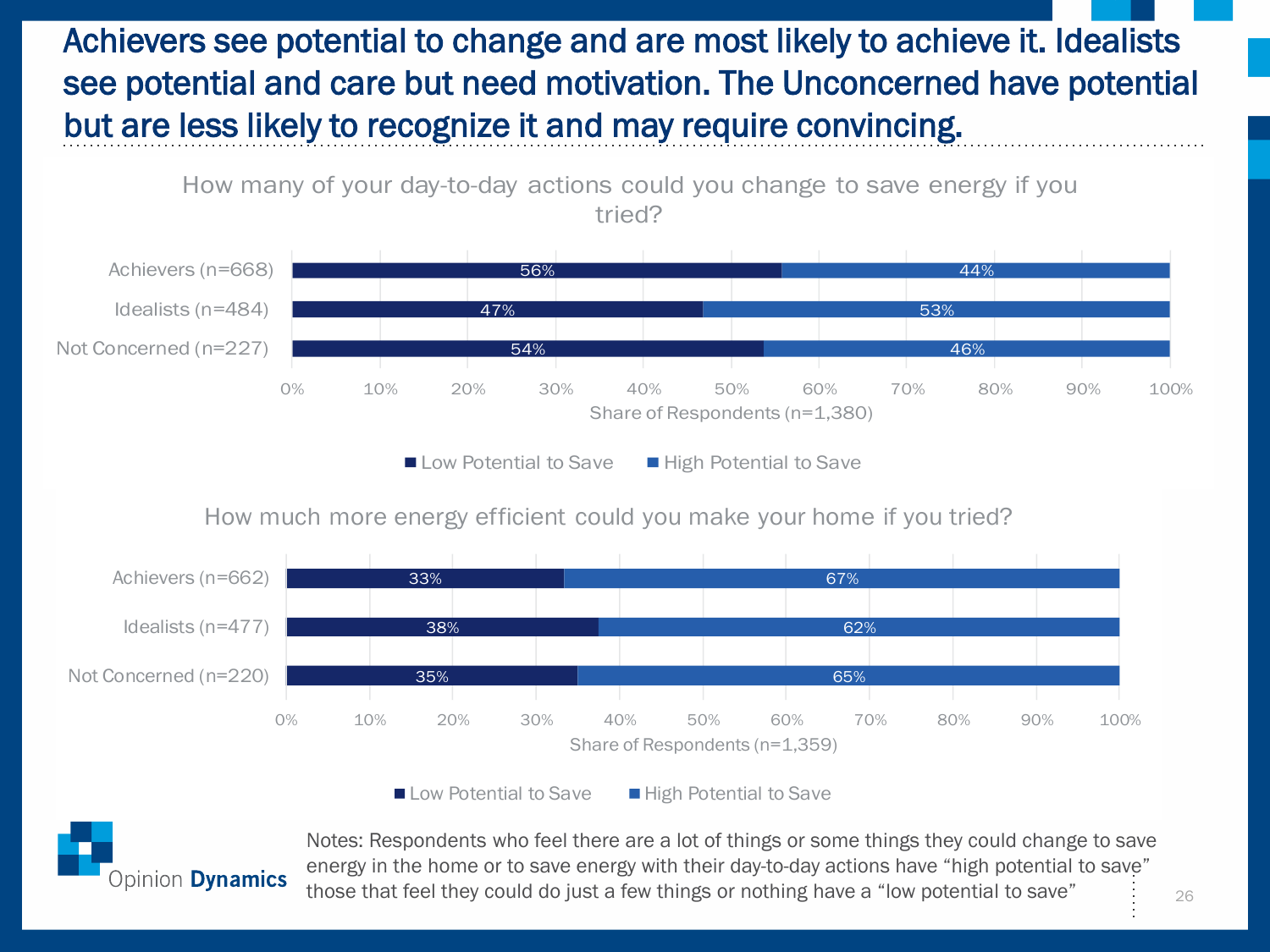### A slight majority consider energy use for at least most of their household appliance and electronics purchases. There is little change since 2017.

How often does the amount of energy used by the product influence your purchasing decisions?



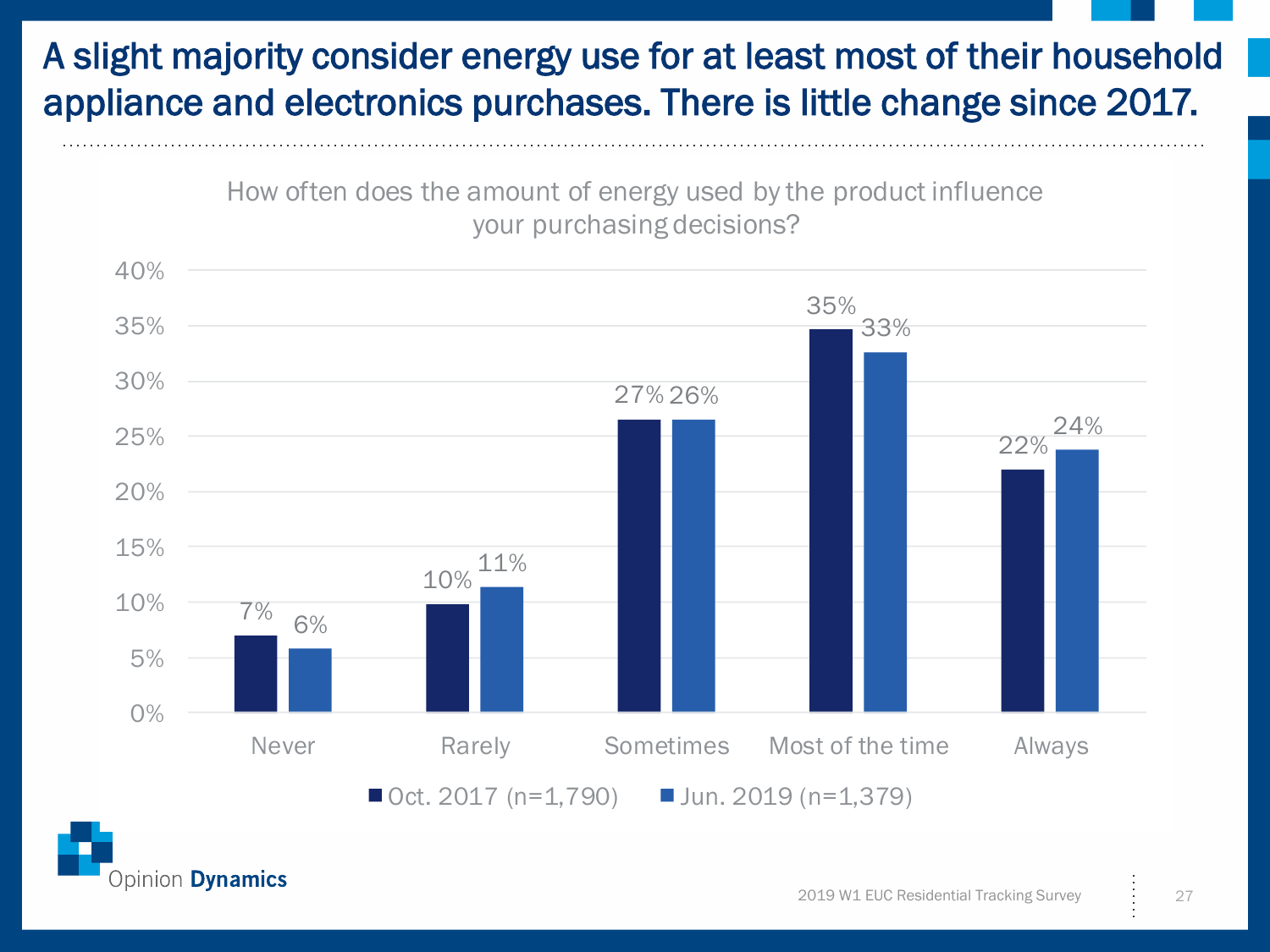### A majority of Californians frequently monitor their energy use through their utility bills. There is little change since 2017.

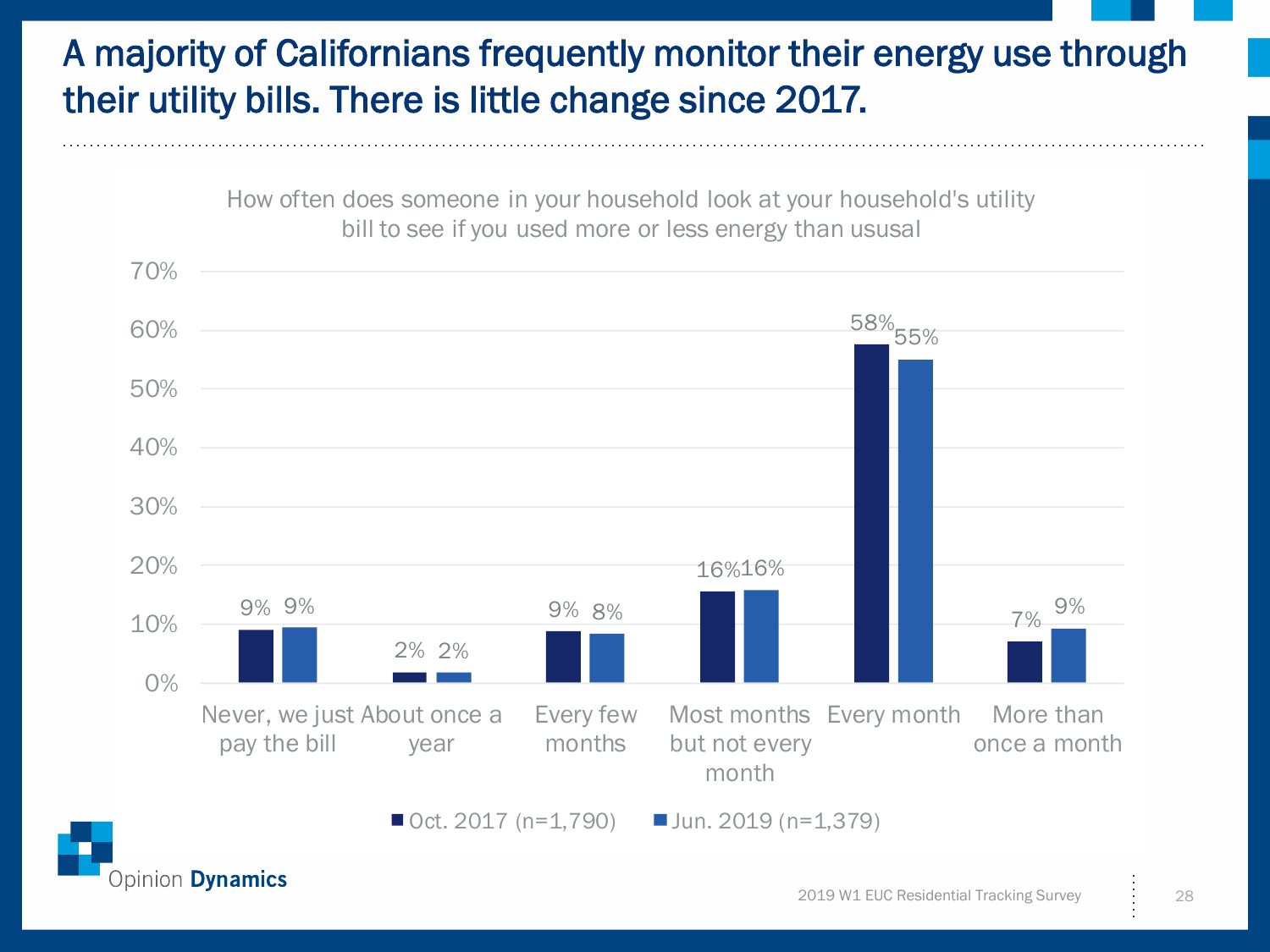# Energy Education: Awareness of Energy Management Options

Key Finding: Respondents most frequently suggested they could make common behavioral changes, but also suggested making more advanced changes, such as shifting use to off peak times (unaided) (Slide 30).

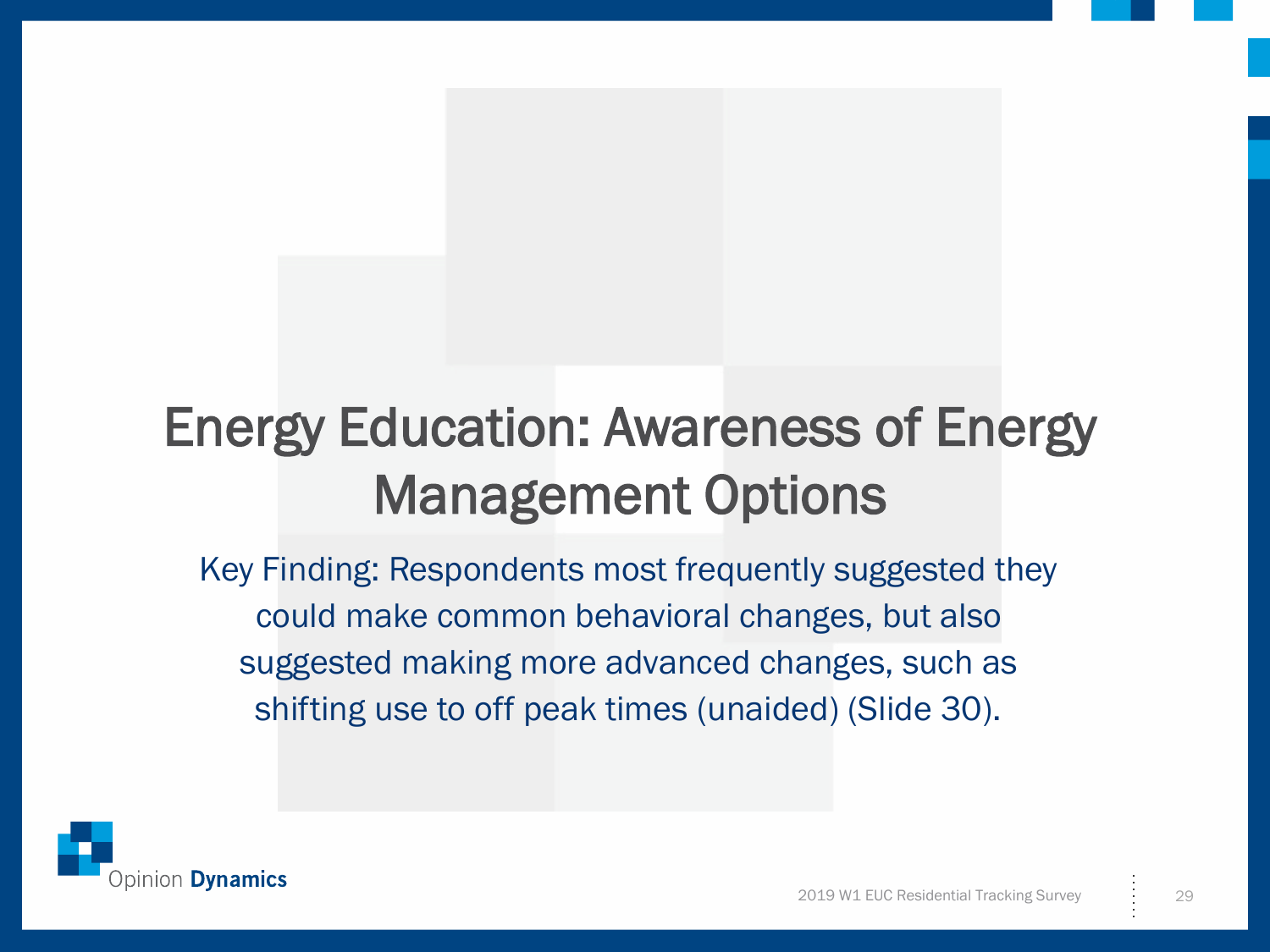### Compared to 2017, more respondents felt they could make efficiency upgrades across all areas but especially in lighting upgrades and use of renewables.

What changes could you (or you and your landlord) make to your home to make it more efficient?

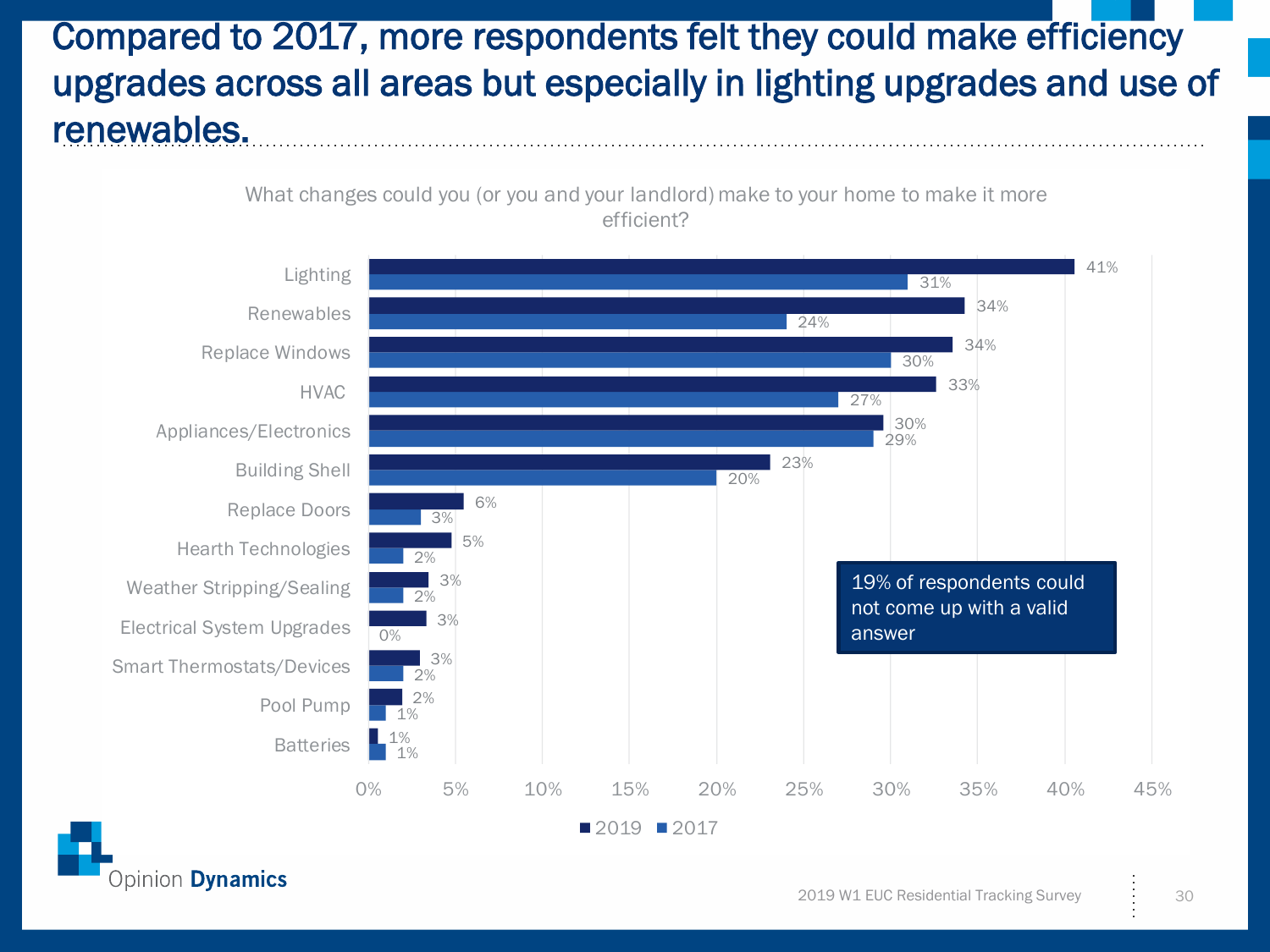### Compared to 2017, a much greater percentage of Californians feel that reducing use of appliances/electronics and shifting use to off-peak hours are actions they could take to have an impact

What changes could you make to your day-to-day actions to save energy?



Opinion **Dynamics**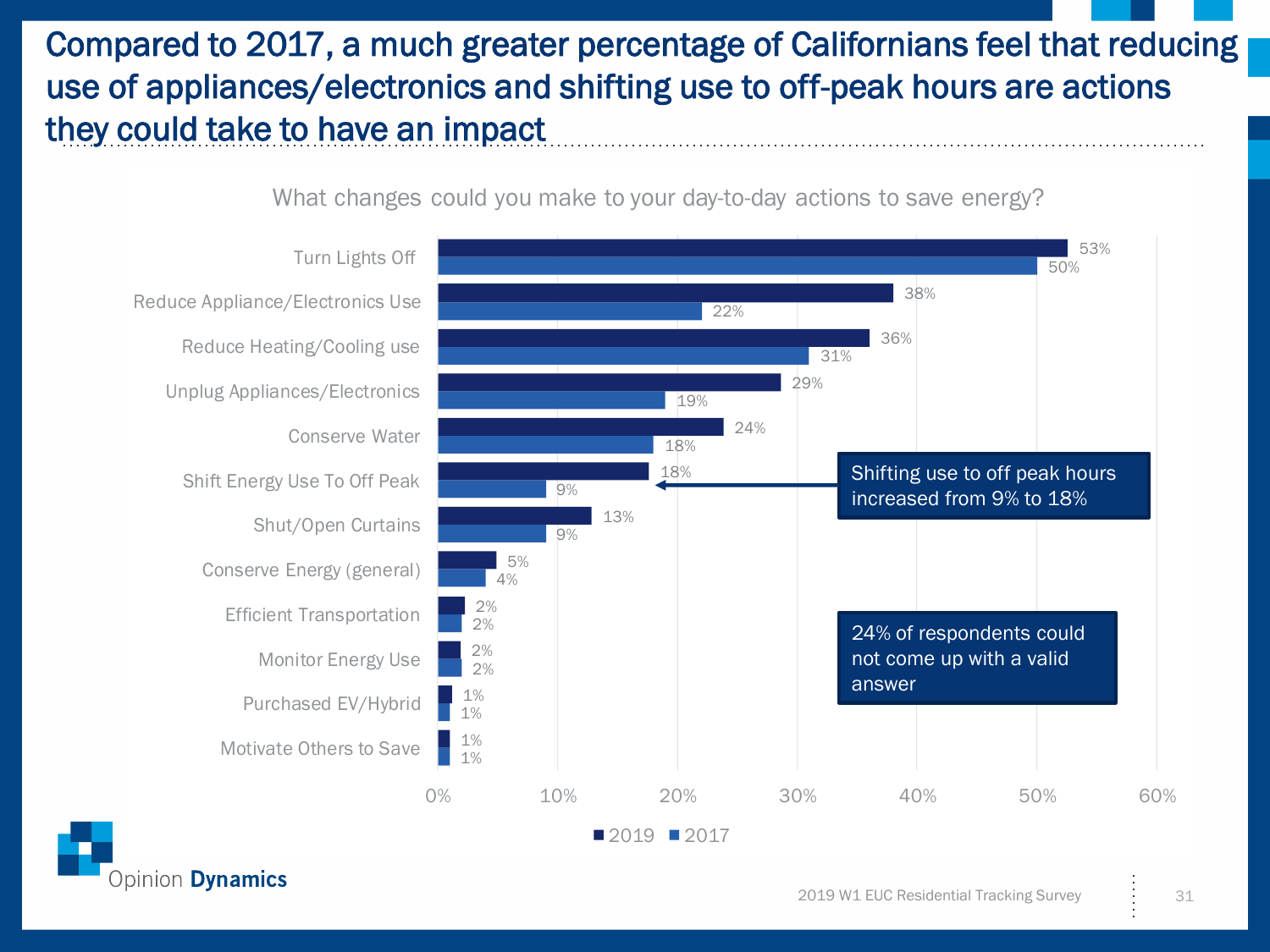## Respondents' perceive themselves to be knowledgeable about how to save energy in their homes. Knowledge has increased slightly since 2017



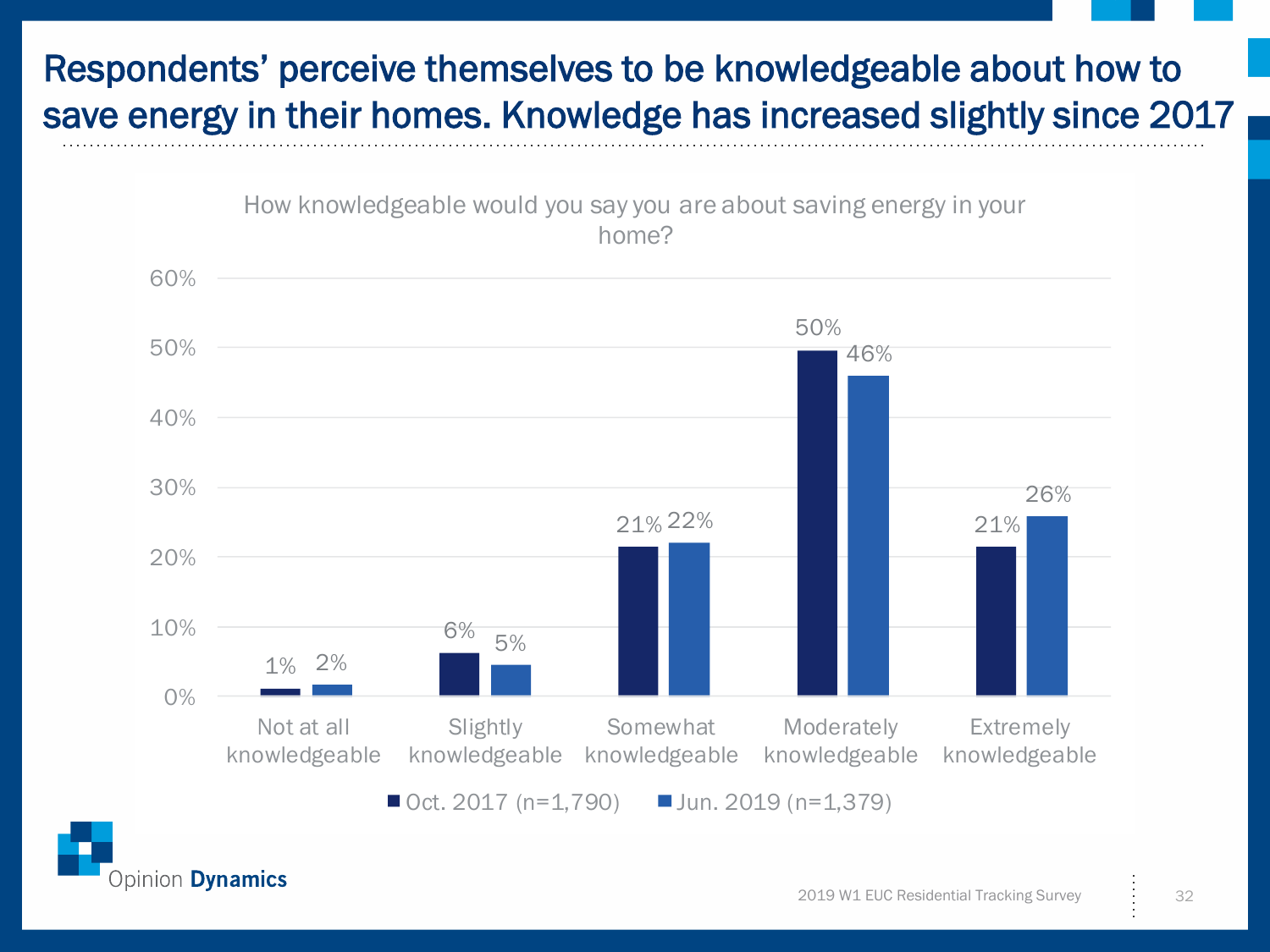# Alignment of Campaign Themes with Californians Beliefs about Energy

Key Finding: Respondents' beliefs align with EUC marketing strategies (beliefs in the importance of climate change and doing their part to make California more energy efficient, Slide 35)

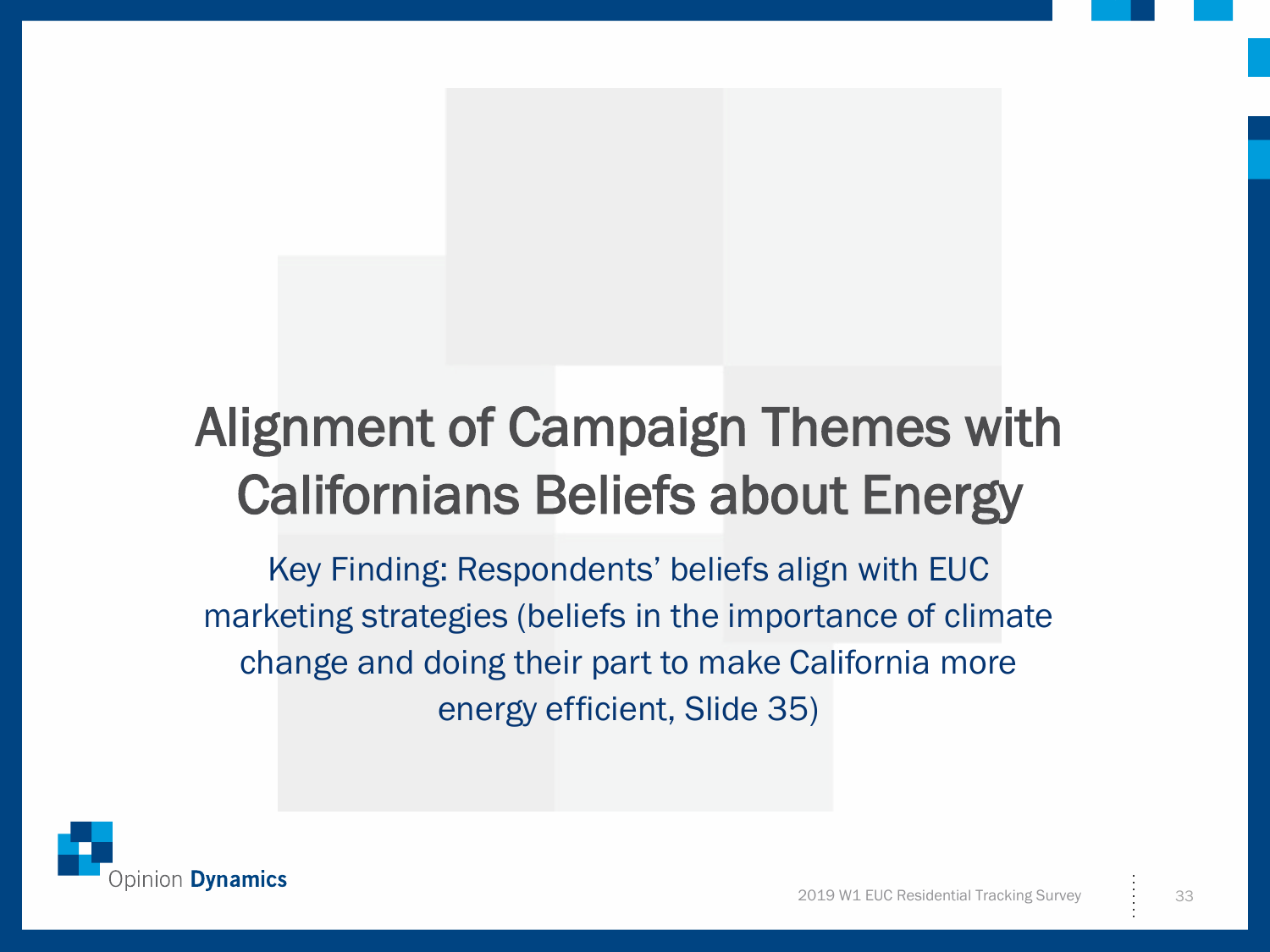## California residents report making an effort to live in ways that help protect the environment more frequently than the US average



 $\blacksquare$  US Population (Source: Pew Research Center, 2017)  $\blacksquare$  Oct. 2017 (n=1,790)  $\blacksquare$  Jun. 2019 (n=1,379)

Opinion **Dynamics**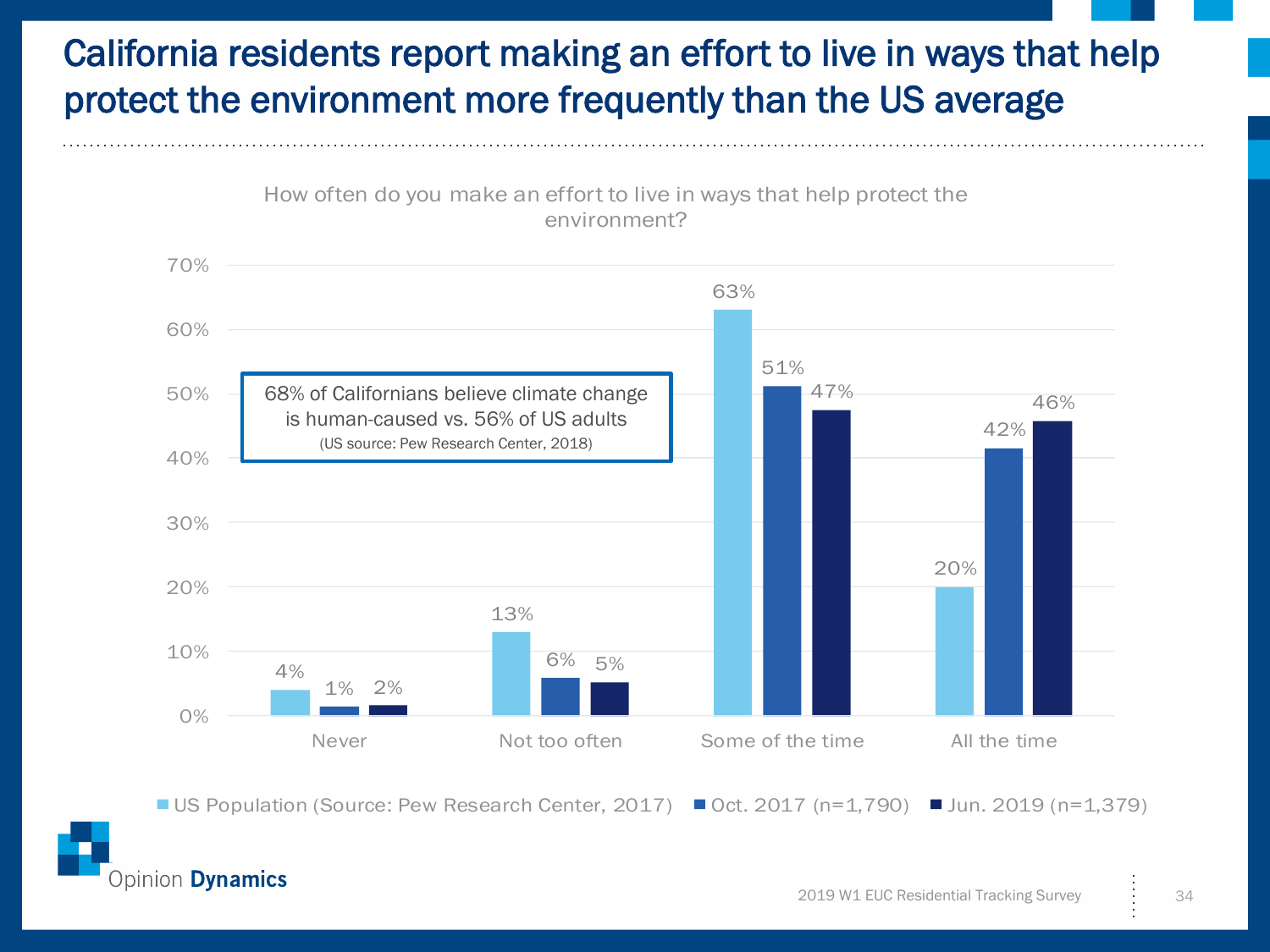### Most Californians believe climate change is an important challenge and feel they should do their part to make California more energy efficient



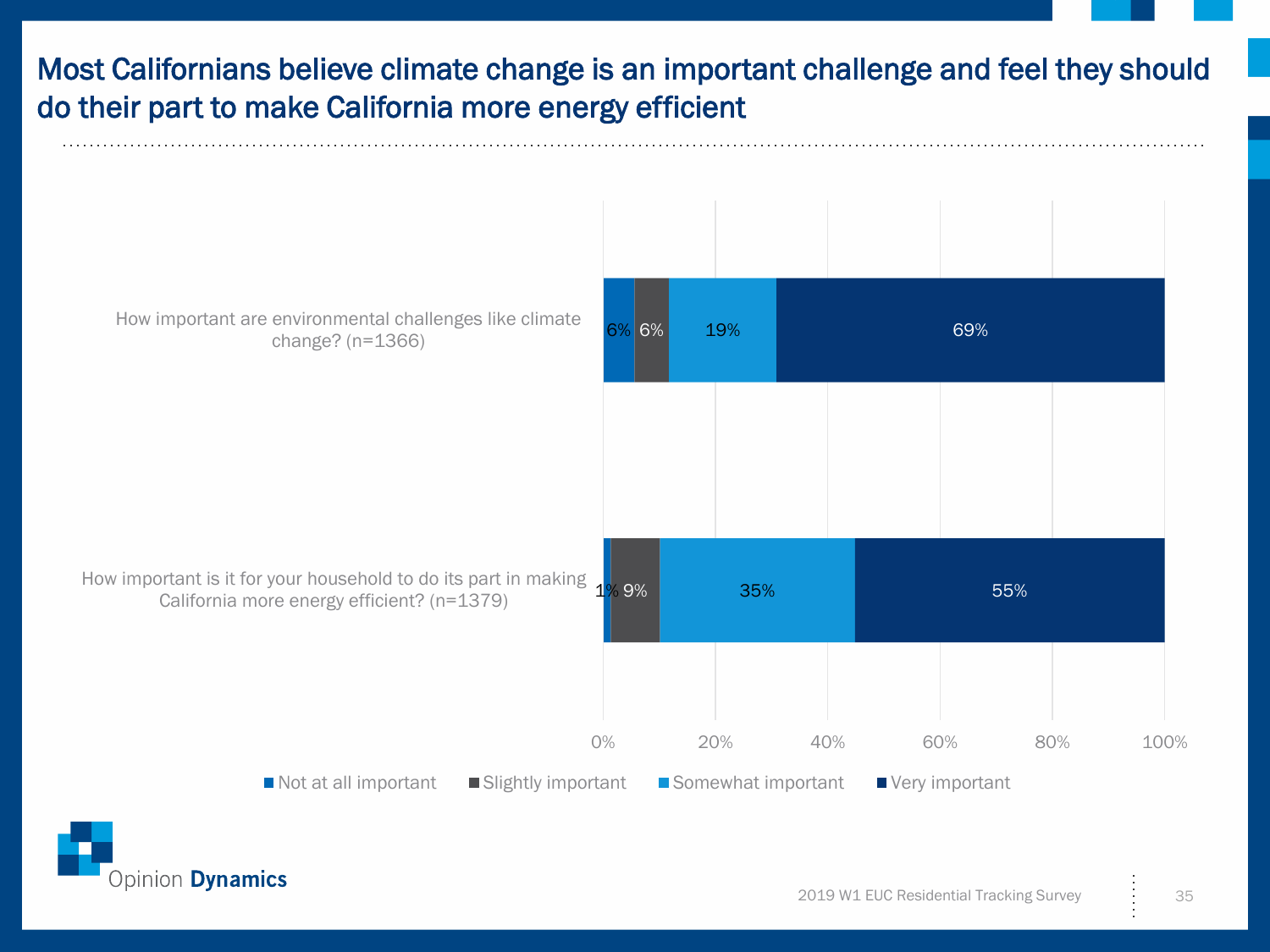Californians struggle to understand different rate plans. One-third don't recognize any of the rate plans. Close to half are aware of a tiered rate plan and slightly over one-third are aware of a time of use plan.



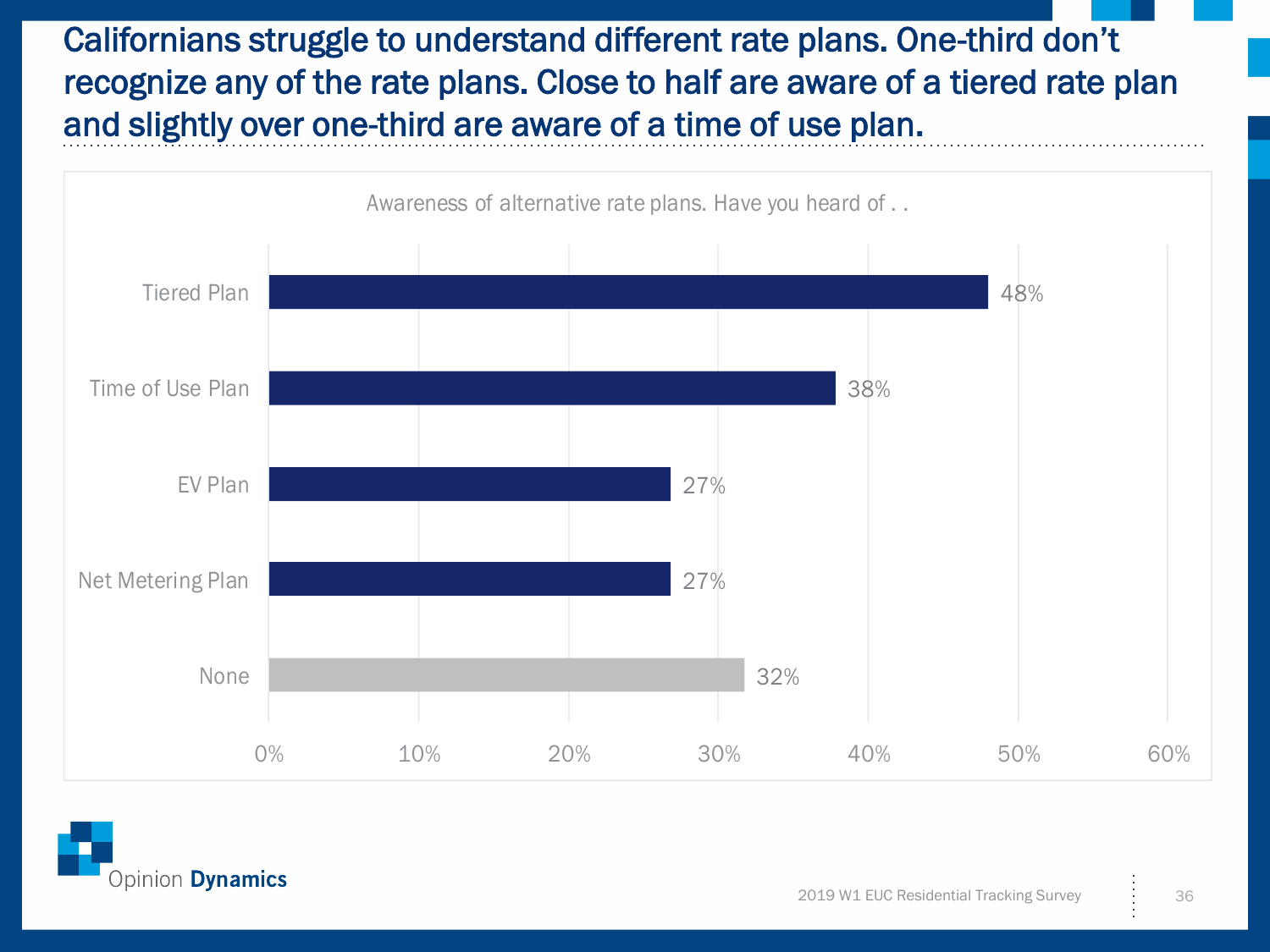# **Demographics**

# All demographics reported are unweighted



2019 W1 EUC Residential Tracking Survey 37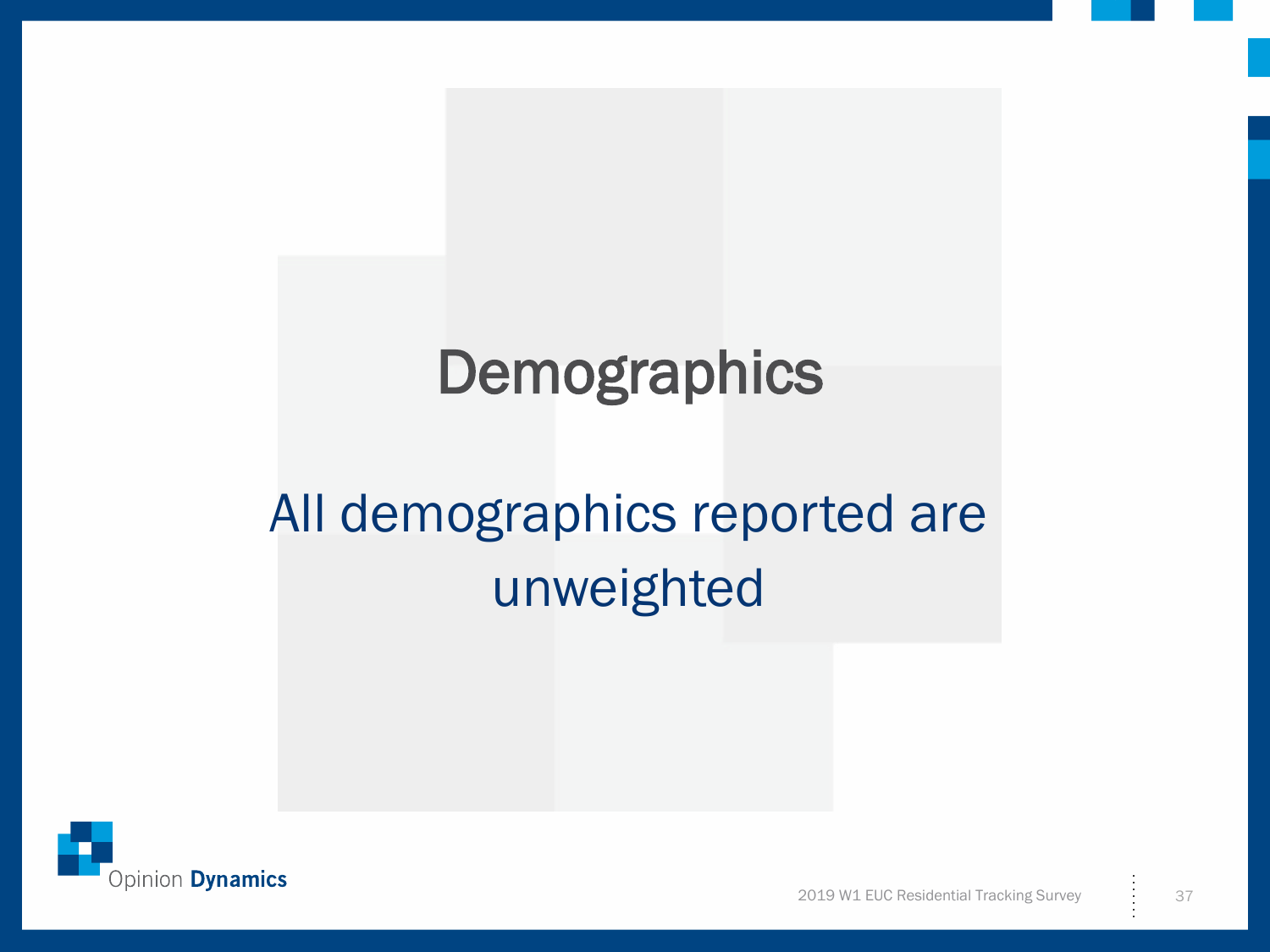## Demographics (Home ownership, Education, Age, Disability)



Opinion **Dynamics**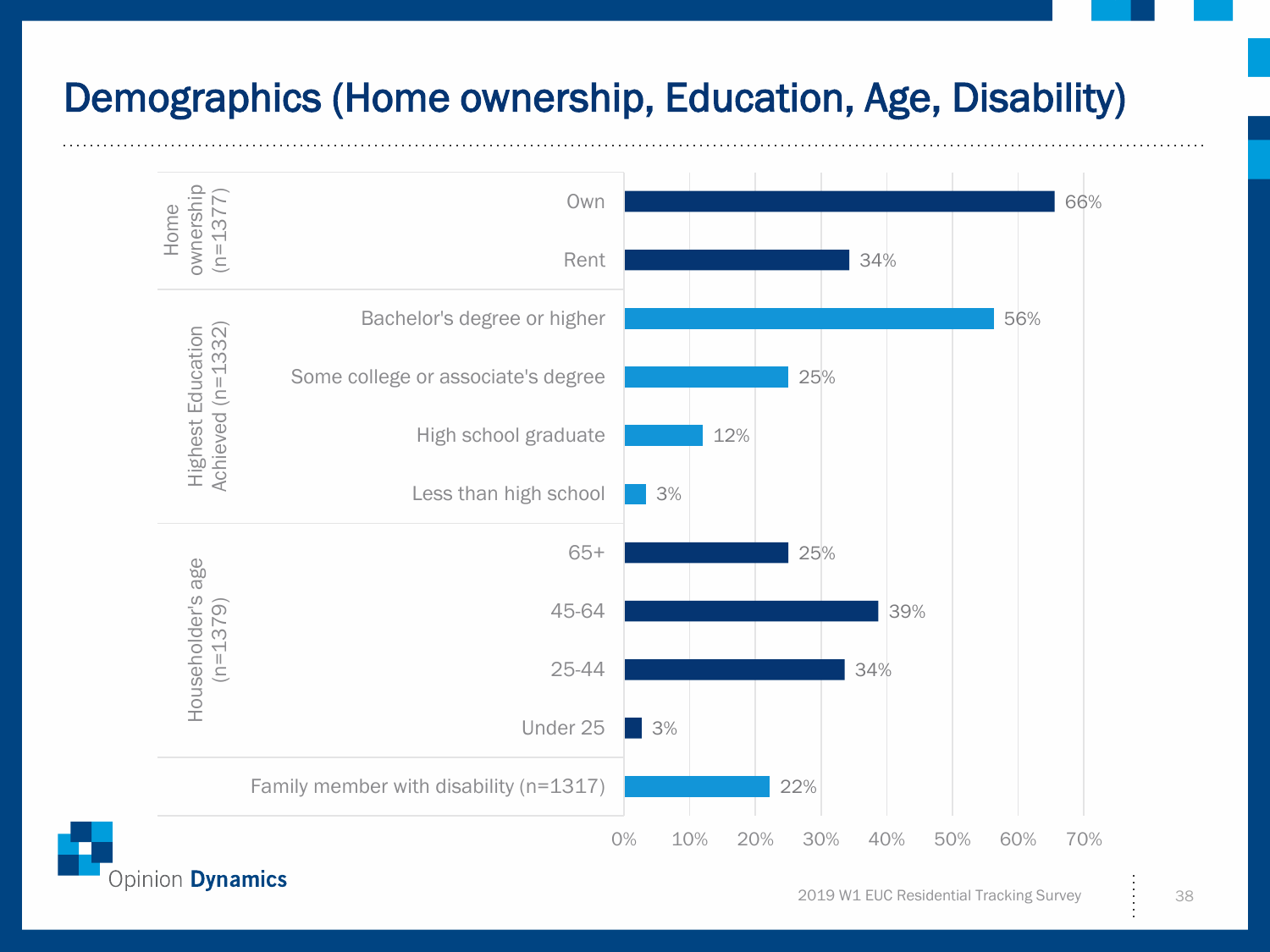## Demographics (Language and Race)



Opinion **Dynamics**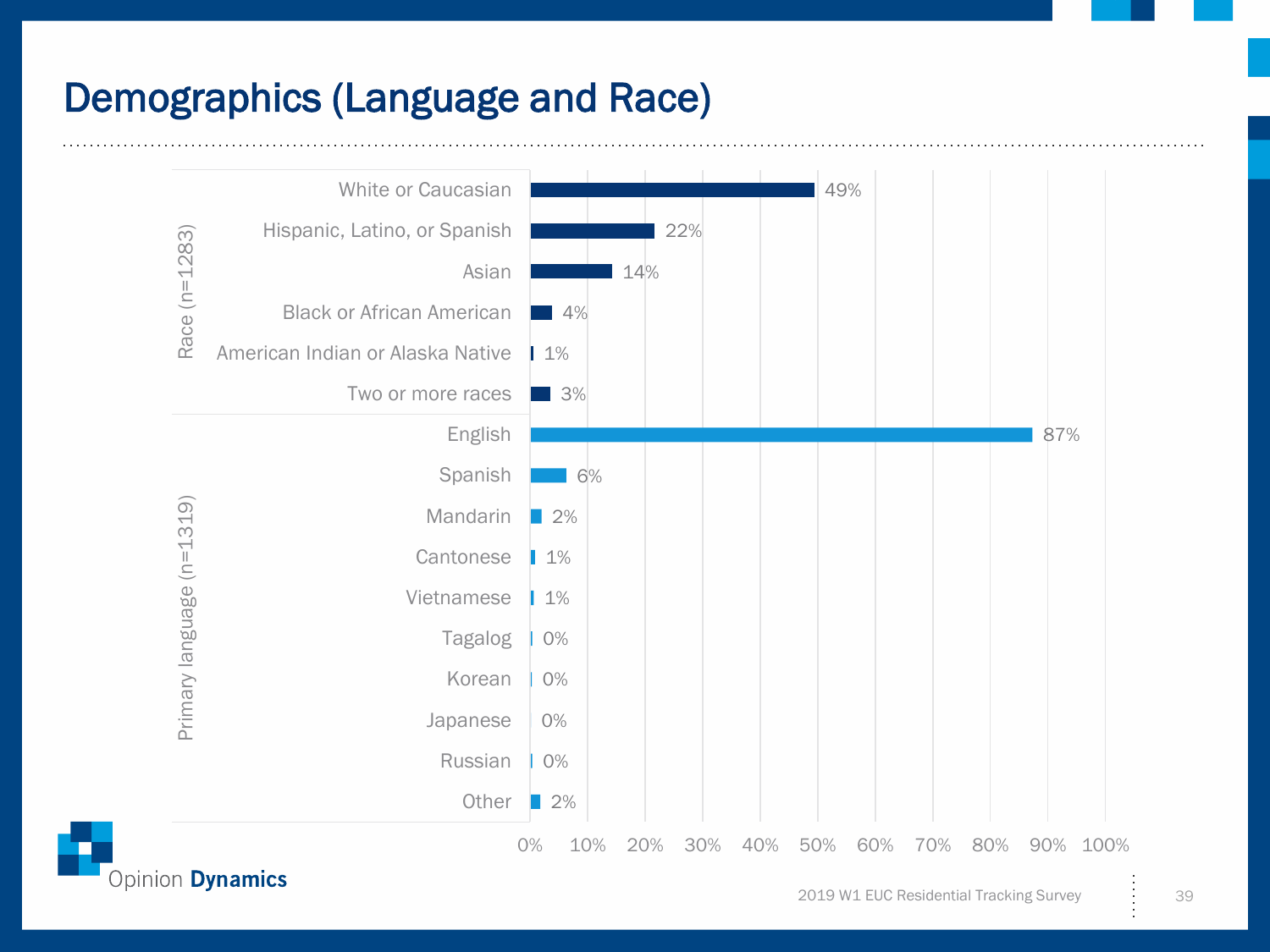